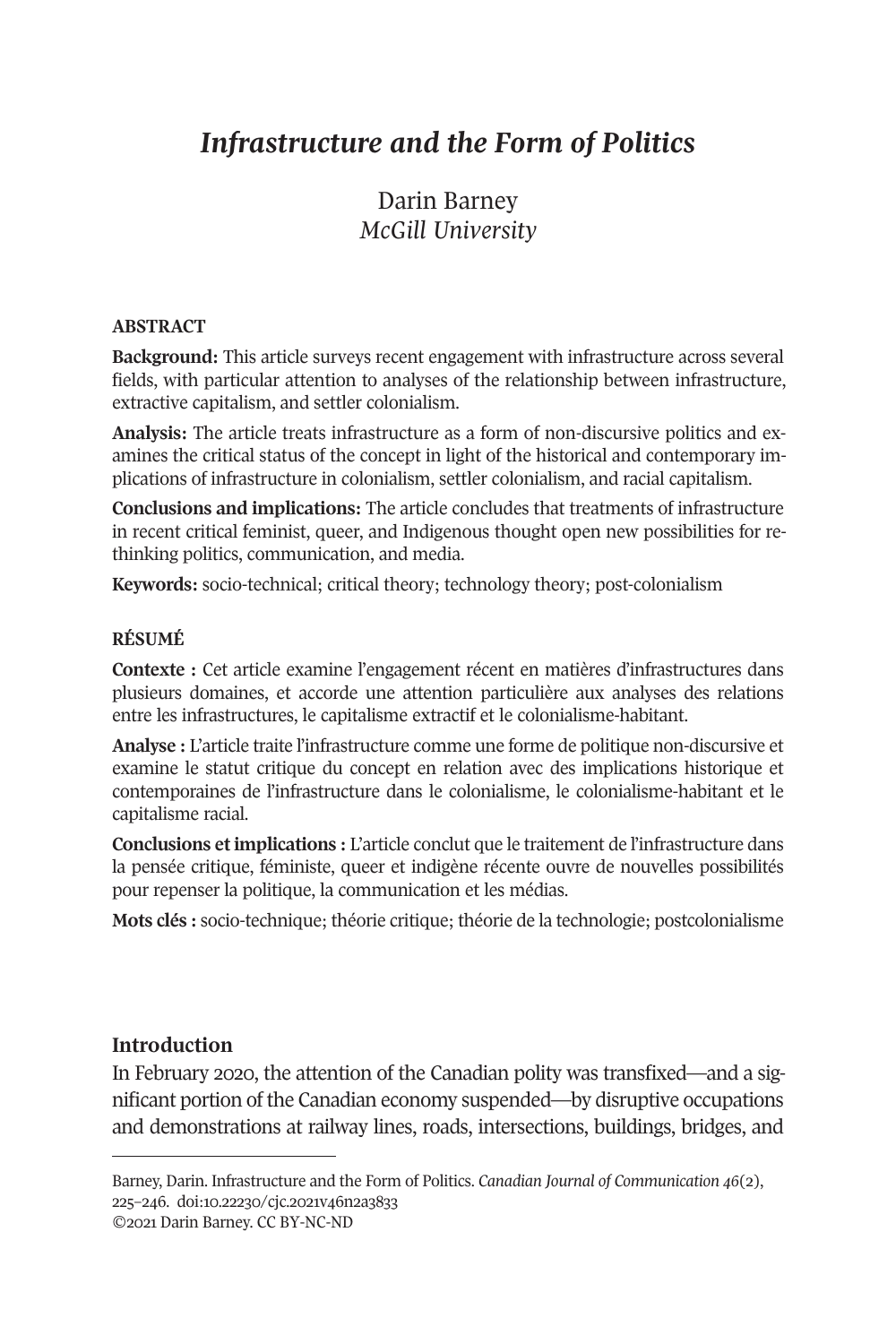ports (Johnson, 2020). Infrastructures of personal and commercial mobility and communication became scenes of delay, postponement, friction, and disability. For many—migrants in transit, refugee claimants, folks disabled by the "normal" configuration of built and social environments—such experiences are typical, but for other Canadians, these conditions were exceptional. Supply chains were temporarily broken, their seams exposed, flows interrupted, and logistics confounded (Perreaux, Atkins, & Andrew-Gee, 2020). In this case, infrastructure was not only the medium of political conflict but also its motivation, object, and its form. The demonstrations were in solidarity with hereditary chiefs and land defenders of the Wet'suwet'en First Nation in northern British Columbia, whose encampments and checkpoints blocking the development of the Coastal GasLink pipeline on their unceded territories had been raided by police (McIntosh, 2020). The episode was the most recent in a nearly 200-year history in Canada in which infrastructures of extraction, industry, transportation, and communication have mediated the dispossession of Indigenous lands, the sundering of relations redefined as "resources," and erasure of Indigenous legal orders and jurisdiction, as well as resistance to these injustices (Cowen, 2018; Pasternak, 2017; Spice, 2018). In this respect, Canada's is but one chapter in a long and ongoing global story (Gómez-Barris, 2017).

This article approaches infrastructure not just as a site or object of political identification and contestation but as a form of politics. "Form," here, means the shape of politics and the arrangement of its parts, and also its determining principle. Politics takes many forms. Parliamentary democracy, for example, shapes politics as institutionalized representation, persuasion, deliberation, and decision-making according to the determining principles of reasoned speech and majority rule. Infrastructure is another form that politics takes, a form with distinctive shapes and principles (Easterling, 2014; Edwards, 2003; Graham & Thrift, 2007; Larkin, 2013; Star 1999; Wilson, 2016). The character (and potential) of infrastructure as a form of politics has been further exposed in recent Indigenous struggles and scholarship in Canada, and also by recent work in critical, post-colonial, feminist, and queer theory. As a white, cis-gendered male settler, my aim here is to listen carefully to this work and to these voices, and to follow their lead in rethinking the relationship between politics and infrastructure in the context of communication studies.

As Liam Young (2017) observes, "Although infrastructure feels fresh, it is anything but" (p. 231). Scholars in communication and media studies have always been infrastructuralists (Peters, 2015). Harold Innis (1962) painstakingly documented the media by which the extractive economy of settler colonialism was imposed on the Indigenous inhabitants, animals, and elements of what is now known as Canada. Innis' accounts were conspicuously bloodless, but they confirmed that, in this context, communication began with transportation; transportation meant infrastructure; and infrastructure was implicated in the organization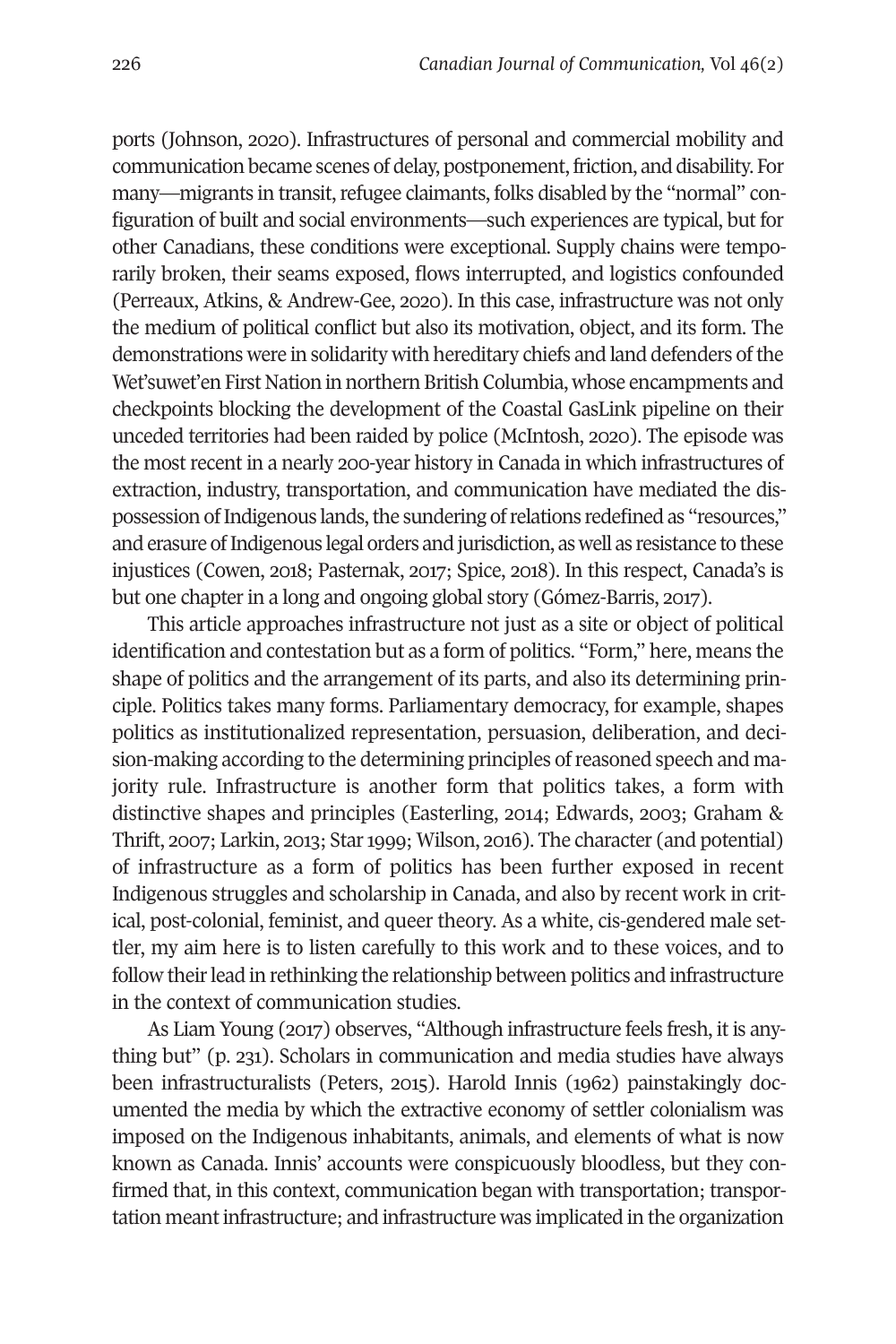of temporal, spatial, and environmental relations. Generations of Innisians have since extended and enhanced the infrastructural orientation he inaugurated in Canadian communication studies (Acland & Buxton, 1999; Berland, 2009; Carey, 1989; Ruiz, 2021; Young, 2017). Subsequent and parallel attention to the materiality of media (Acland, 2006; Cubitt, 2016; Devine, 2019; Gillespie, Boczkowksi, & Foot, 2014; Gitelman, 2006; Gumbrecht & Pfeiffer, 1994; Kittler, 1999; Packer & Crofts Wiley, 2012; Parikka, 2012, 2015; Stamm, 2018), networks (Barney, 2004; Castells, 1996; Martin, 1991; Mattelart, 2000; Medina, 2011; Parks, 2005; Peters, 2016; Starosielski, 2015), circulation (Boutros & Straw, 2010; Gaonkar & Povinelli, 2003; Straw, 2010), surveillance (Andrejevic, 2007; Brown, 2015; Dubrofsky & Magnet, 2015; Gates, 2011; Lyon, 2001; Magnet, 2011; Zuboff, 2019), and software, platforms, and algorithms (Benjamin, 2019; Crawford, 2021; Gillespie, 2018; McKelvey, 2018; Noble, 2018; Rossiter, 2016; Srnicek, 2016; Sterne, 2012) confirms the gravitational force that infrastructure has exerted within media and communication studies, and it continues to animate some of the most innovative work in the field (Gabrys, 2019, 2016; Mukherjee, 2020; Parks & Starosielski, 2015; Starosielski & Walker, 2016).

The aim of this article is not to reprise this extensive literature within communication studies but to consider insights into the politics of infrastructure that are emerging in other fields. In particular, this article explores what these other conversations might offer to a theory of politics in which infrastructure is not merely an object of political contestation or a medium for the transmission of political texts, speech, and images (ways of thinking about politics and infrastructure that are very familiar to media and communication studies), but is, instead, the very form of politics itself. It would be misleading to say that such a perspective has been wholly absent in the media studies literature alluded to above, but it is emerging with distinctive force in the recent infrastructural turn in other fields; these approaches might inform a renewed approach to phenomena that have otherwise been centre stage in media studies for a very long time. Recent treatments of the role of infrastructure in the history of settler colonialism in Canada and contemporary Indigenous resistance to extractive and invasive infrastructure development are reviewed, raising the question of the status of infrastructure itself as a critical category. This question is then explored in relation to recent treatments of infrastructure across a diverse range of texts in contemporary critical theory. The article concludes with a reflection on the stakes of returning infrastructure to the centre of our attention as students of politics, communication, and media.

### **Do infrastructures have politics?**

The question of infrastructure appeared in political theory forty years ago in a foundational essay by Langdon Winner (1980) called "Do Artifacts Have Politics?" By "artifacts," Winner (1980) meant to encompass technical objects and systems of human design and manufacture, broadly gathered under the sign "technology,"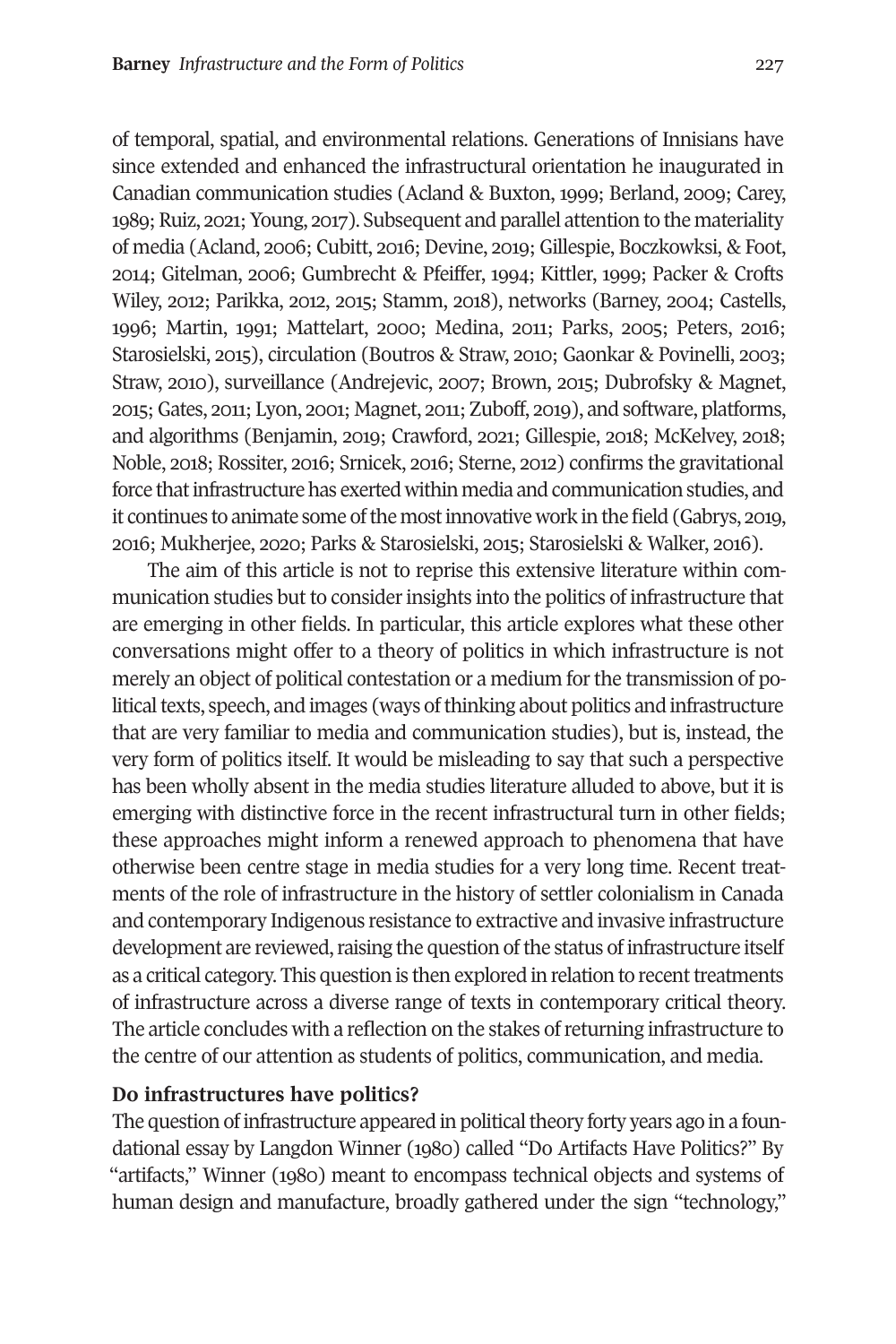with an emphasis on large-scale energy, industrial, and transportation infrastructures. The essay begins with the observation that "in controversies about technology and society, there is no idea more provocative than the notion that technical things have political qualities" (p. 121), by which he meant that "the machines, structures, and systems of modern material culture … embody specific forms of power and authority" (p. 121). Winner (1980) thought this claim to be provocative in the context of a culture where regard for technology as essentially progressive had become hegemonic (i.e., where automobiles, rocket ships, jet airliners, and computers were not just tools but vectors of freedom and democracy). He could not have predicted the backlash that would come from scholars of science and technology, whose field of study otherwise seemed predicated on this relatively straightforward claim. At issue were the epistemological and empirical stakes of positing a strong connection between the intentions of designers and the outcomes of their designs (Elam, 1994; Joerges, 1999; Woolgar, 1991; Woolgar & Cooper, 1999; see also Winner, 1993, 1994). Subsequent work exposing the role of infrastructure in the history of colonialism appears to have settled the matter. As Akhil Gupta (2018) has written, "colonial infrastructure … was specifically intended to bring about a particular kind of future that was ruinous for the colonized nation-state" (p. 66). The history of ports, railways, roads, canals, pipelines, dams, prisons, and other communication infrastructures in imperial and colonial settings is the history of this political intention and its execution in relatively durable material forms (Anand, Gupta, & Appel, 2018; Arboleda, 2020; Carse, 2014; Enns & Bersaglio, 2020; Gilmore, 2007; Gordillo, 2019; Harvey & Knox, 2015; Khalili, 2020; Larkin, 2008; Lowe, 2015; Mezzadra & Neilson, 2019; Mitchell, 2002; Scheller, 2014; Zien, 2017). Colonialism and white supremacy are political forms that happen as infrastructure. Given the specific history and residues to which he refers, Gupta's (2018) conclusion that "Infrastructures are important because the future they bring about always favors one set of political actors over others. There is no such thing as politically neutral infrastructure" (p. 66) feels like a relatively modest claim.

In light of the particular history and present of settler colonialism as an infrastructural project, it is hard to imagine that Winner's basic propositions could ever have been controversial (Byrd 2011; Day, 2016; Karuka 2019; Rifkin 2014; Wolfe 2006). The first, that "the design or arrangement of a device or system could provide a convenient means of establishing patterns of power and authority in a giving setting" (Winner, 1980, p. 134), seems to be precisely what is at issue in the longstanding struggle of the Wet'suwet'en people over extractive infrastructures being installed on their territories (Unist'ot'en Camp, 2020). It is not only a question of what these infrastructures will do in a strictly functional sense (i.e., extract and transport natural gas) but also how they will "settle the issue" (paraphrasing Winner, 1980, p. 123) of who has authority in and over that territory and what can be done with and to it (Pasternak, 2017). "Pipeline infrastructures," Tlingit anthro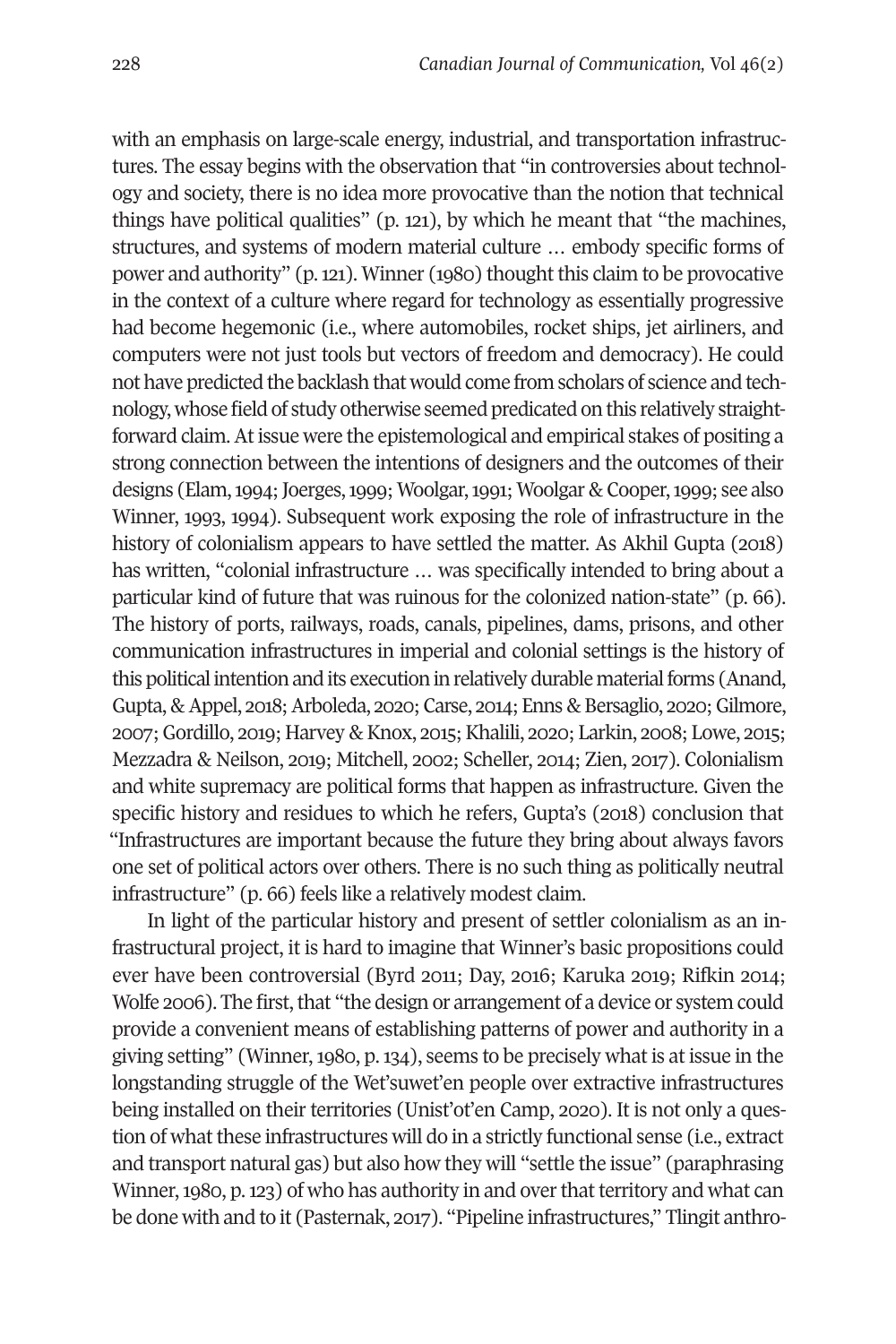pologist Anne Spice (2018) writes, "also carry the work of jurisdiction and the assertion of political claims to territory and resources" (p. 46). This also illustrates Winner's (1980) second proposition that certain infrastructures "appear to require, or to be strongly compatible with, particular kinds of political relationships … particular *institutionalized patterns* of power and authority" (pp. 123–134, emphasis added). In Canada, infrastructures of extraction, transportation, finance, and communication have historically been means not only of their direct purposes but also of materializing the sovereignty and jurisdiction of the Canadian state over territories and their human and non-human inhabitants (Cowen, 2018). These infrastructures have been "strongly compatible" (Winner, 1980, p.123) with specific patterns of power and authority: political relationships institutionalized in the form of the Canadian extractive state economy and settler state, including the political, legal, and policing mechanisms required to accomplish and legitimize infrastructural projects themselves (Perry, 2016).

In most cases, these forms and the relationships they institutionalize differ significantly from the Indigenous legal and social orders they have sought to supplant (Borrows, 2019). When TC Energy and the governments of British Columbia and Canada endeavour to proceed with infrastructures such as the Coastal GasLink pipeline despite the opposition of Indigenous leaders asserting jurisdiction over their territories and cite the "rule of law" as justification, for example, they are installing not only a pipeline but also an entire legal and social order, with its attendant political forms. As Sleydo', spokesperson for Gidimt'en checkpoint that blocked access to the Coastal GasLink site on Wet'suwet'en territory, put it, "We have never ceded or surrendered our lands. This is an issue of rights and title with our sovereign nation, and the RCMP are acting as mercenaries for industry" (quoted in Smith, 2019, para. 4). In this sense, pipelines are "inherently political" (Winner, 1980, p. 128): an economy and society built on extractive infrastructures installed on unceded territories "appears to require" the political form of the settler state and its legal and coercive apparatuses, a requirement to which the Wet'suwet'en hereditary chiefs and land defenders, among others, refuse to concede (Lightfoot, 2018; Simpson, 2017).

From this perspective, oil and gas pipelines are anything but neutral. They are infrastructures of "settler colonial invasion … that are meant to destroy Indigenous life to make way for capitalist expansion … a system that is fundamentally at odds with the cycles and systems that make Indigenous survival possible" (Spice, 2018, pp. 41–42). Such infrastructures are not merely technologies of extraction and transportation but "a settler colonial technology of governance and expropriation in lands now claimed by Canada" (Spice, 2018, p. 41). Governance here includes the legal designation of extractive and ancillary infrastructures as "critical," such that Indigenous claims to jurisdiction, land and water defense, and political resistance are framed as national security threats, authoriz-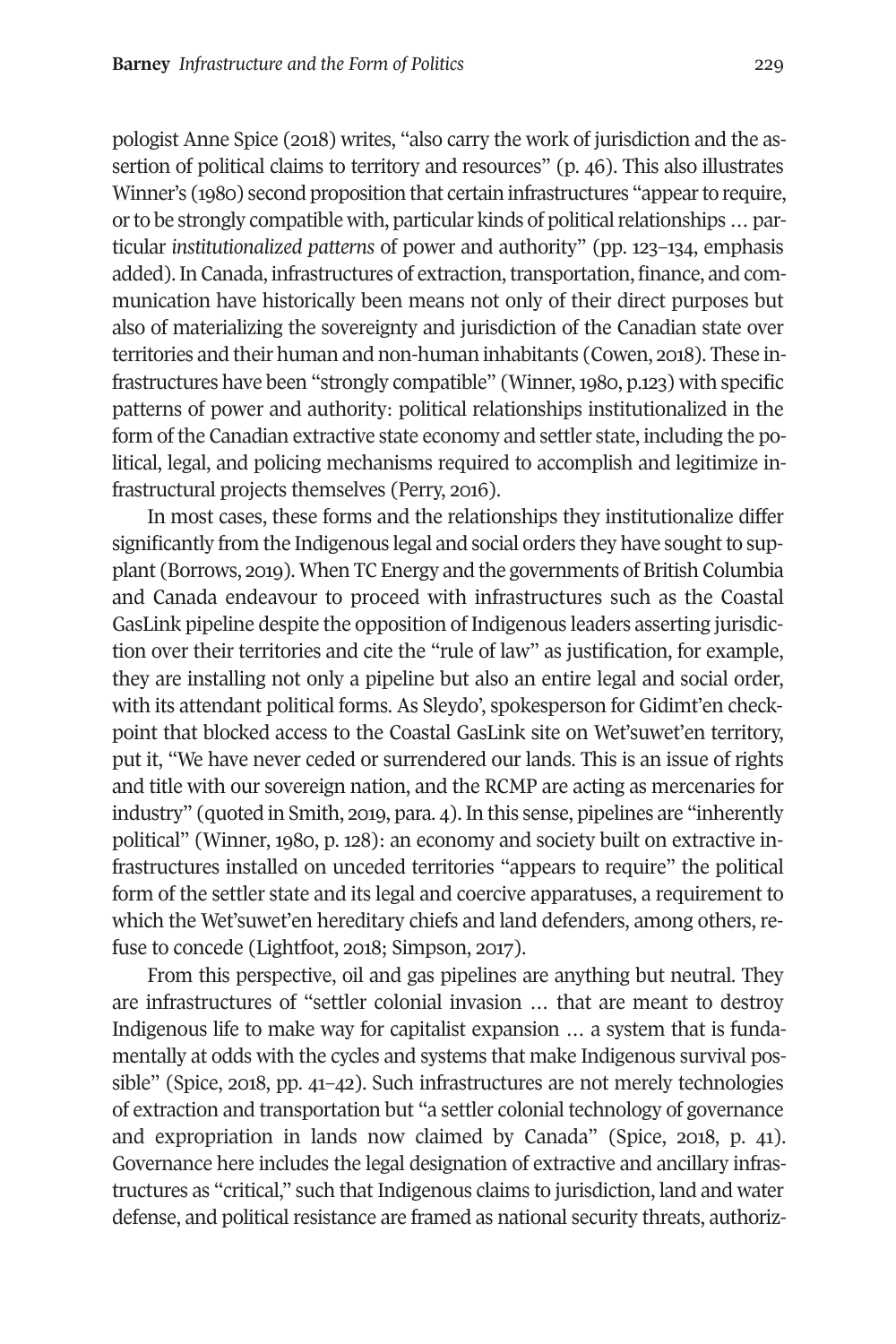ing the invasive securitization of Indigenous territories and police violence against Indigenous bodies (Pasternak & Dafnos, 2018). In their account of the politics of settler colonial infrastructure, Anishinaabe writer and economist Winona LaDuke and geographer Deborah Cowen (2020) invoke Anishinaabe legend to characterize these violent and destructive infrastructures as *Wiindigo*: "The transformation of ecologies of the many into systems of circulation and accumulation to serve the few is the project of settler colonial infrastructure. Infrastructure is the *how* of settler colonialism, and the settler colony is where the Wiindigo runs free" (p. 245). In particular, "energy infrastructures constitute the contemporary spine of the settler colonial nation" (p. 249), a category that extends well beyond pipelines to include the vast network of infrastructural systems required to move energy resources through the circuit of financing, extraction, transportation, refining, manufacture, and consumption. These infrastructures "carve up Turtle island, or North America, into preserves of settler jurisdiction, while entrenching and hardening the very means of settler economy and sociality into tangible material structures" (LaDuke & Cowen, 2020, p. 244).

This account of the politics of settler colonial infrastructure raises many issues. Among them is the question of participation in infrastructure projects by Indigenous people, companies, and communities. For example, around the same time the Wet'suwet'en blockades went up, the Government of Québec and the Cree Nation Government announced the Grande Alliance, a \$4.7 billion deal to build infrastructure, including a deep sea port, hydroelectric lines, a railway, and extensive highway upgrades, to facilitate resource development in Eeyou Istchee, the Cree territory in northern Québec, including the extraction of lithium and vanadium, and possibly additional hydroelectric facilities, all presented as contributing to global renewable energy transition. Cree Grand Chief Abel Bosum described the deal as a "clear break from the past colonial and paternalistic government policies," adding, "We are here today not to make a sacrifice or surrender. Today is not part of some concession or a difficult compromise. We are not forced to be here as part of a settlement" (Bell & Longchap, 2020 para. 4). For the Cree leadership, participation in these infrastructure projects materializes their right to economic and political self-determination on their territories, as affirmed in the James Bay Agreement of the 1970s, won after years of struggle against proposed resource development projects in which they were to play no role and derive no benefit (Carlson, 2009). In the case of the Coastal GasLink Pipeline project, TC Energy has signed Impact and Benefit Agreements (IBAs) with twenty First Nations, including the elected band councils of the Wet'suwet'en Nation. This suggests that at least some people in these communities favour the development, even as many others, including the Wet'suwet'en Nation hereditary chiefs, stand strongly opposed. Some have argued that this division is an artefact of the band council system, which was imposed by the federal Indian Act as a means of man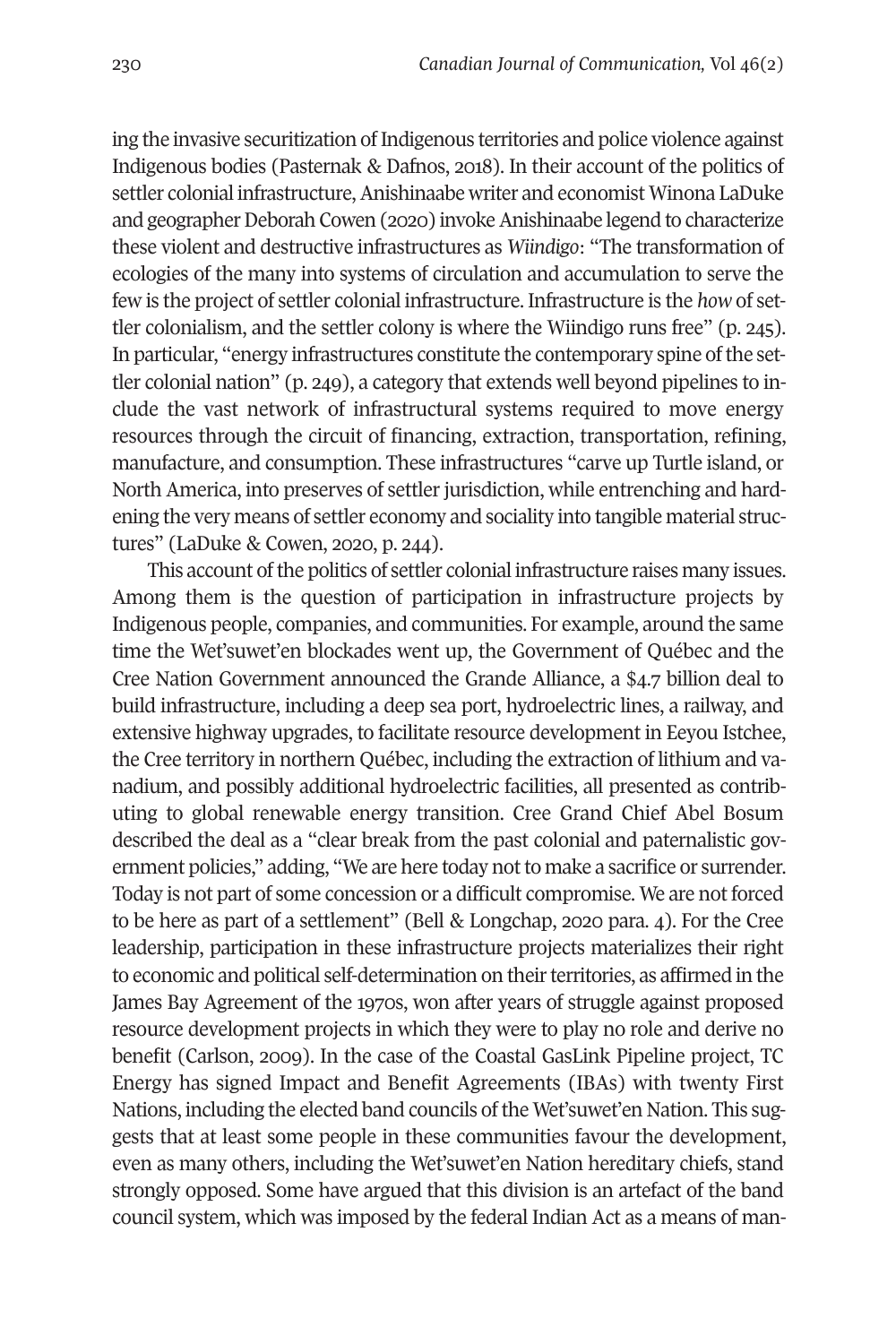aging Indigenous communities in the service of the settler colonial state, and that IBAs serve to contain Indigenous jurisdiction rather than affirm it. They are, in fact, part of the infrastructure of dispossessive extractivism, not a constraint on it (McCarty, 2019; Pasternak, 2020). Describing this dynamic in similar projects elsewhere, LaDuke and Cowen (2020) write, "In a strategy we see repeated over and over again, energy and transportation infrastructures are not simply imposed upon First Nations. Rather, in a context of profoundly constrained options forged by dispossession, Indigenous people are 'invited' to become project proponents and owners of Wiindigo infrastructure" (p. 253).

It is not for descendants of settlers to judge the respective strategies of the Wet'suwet'en hereditary chiefs, activists, and band councils, or the James Bay Cree. For the purposes of this article, the point is that the political matters at stake here the imposed reproduction of settler colonial political economies, resistance to this imposition, and adaptation to its perceived benefits—all take the material form of infrastructure. It is perhaps for this reason that Spice (2018) suggests that "infrastructure" itself might be a "category that wield[s] and carr[ies] the authority (and violence) of the settler state" (p. 42). Whether as survivors of dispossession, resisters to unwanted projects, or parties to agreements that enable such projects to proceed, Indigenous people in Canada are bound to a politics of infrastructure that "obscure[es] the Indigenous relations these infrastructures attempt to replace" (p. 42). Spice's radical claim is that infrastructure performs the material and categorical erasure of "Indigenous assemblages that sustain life" (p. 42), including grounded relations between Indigenous communities and the more-than-human constituents with which they share lands and waters. Referring to anthropologist Brian Larkin's (2013) canonical rendering of infrastructure as the "undergirding of modern societies" (p. 328), Spice (2018) asks:

If those modern societies have settled, colonized, and attempted to eliminate existing Indigenous nations and political orders, *does the word infrastructure itself denote an apparatus of domination?* Here, the very act of defining infrastructures as tools of the state takes for granted the state's ontological claims. "What one leaves out" of the definition of infrastructure is a world of relations, flows, and circulations that the settler state has attempted to destroy and supplant. (pp. 48–49, emphasis added)

This is a powerful claim, one that presents a serious challenge to any deployment of infrastructure as a critical category and to political programs that centre infrastructure as a potential site, means, or mode of practicing more just, inclusive, and environmentally responsible economic and social relations. In what follows, this article draws on a diverse range of contemporary perspectives that have theorized this potential in ways that suggest the possibility of recovering infrastructure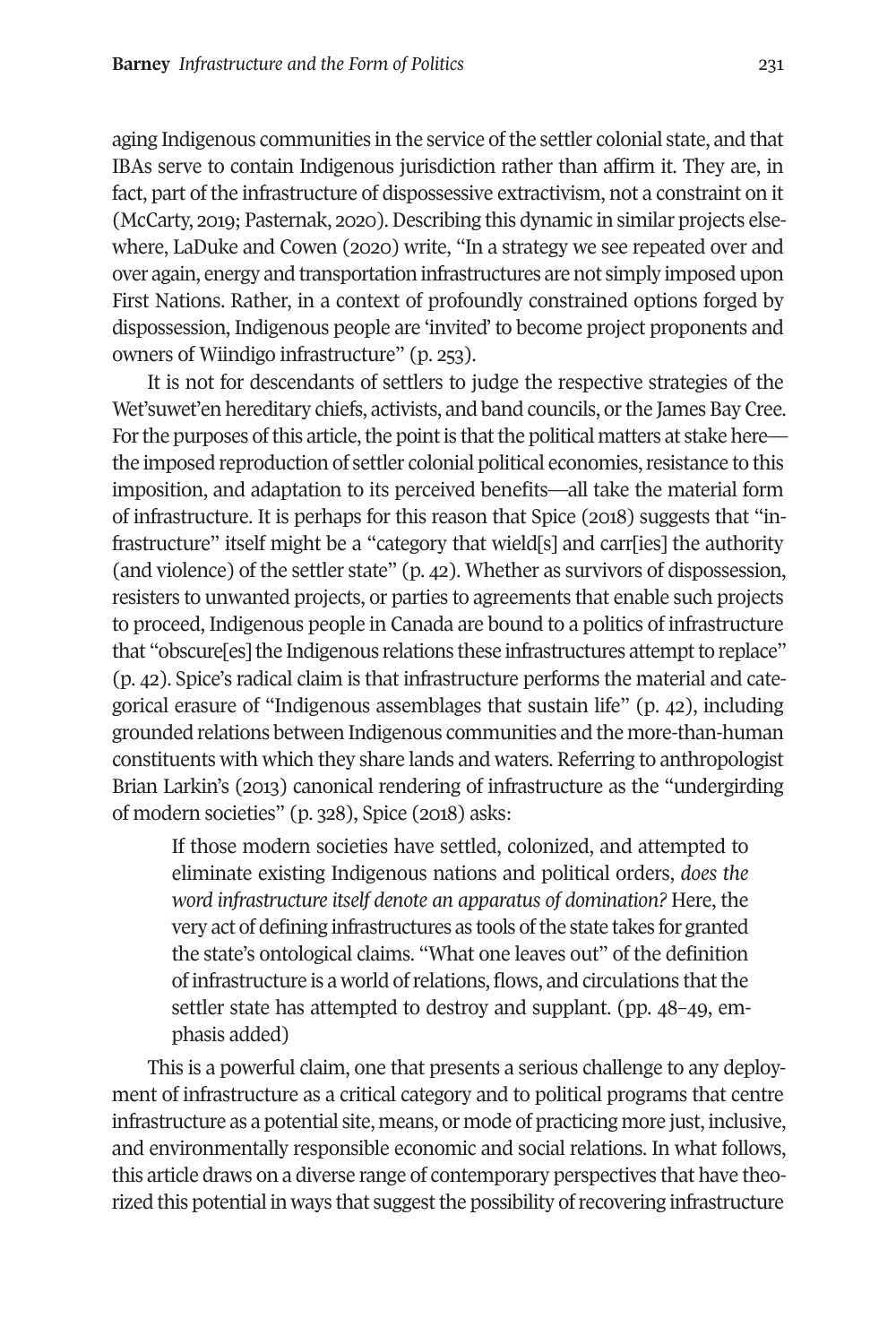as a political category. The aim is to consider whether infrastructure, as a form of politics, can be detached from its ontological association with capitalist, extractive, colonial, and settler colonial modernity, such that it might open possibilities for what Spice (2018) (in conversation with Unist'ot'en spokesperson Freda Huson) describes as "alternative ontological and epistemological modes of relating to assemblages that move matter and sustain life" (p. 45).

#### **Infrastructure (and politics) otherwise**

To engage the politics of infrastructure is not just to treat it as an object, instrument, or outcome of political intentions, programs, and relationships, it is to consider how, as Hannah Appel, Nikhil Anand, and Akhil Gupta (2018) put it, infrastructure "provides a frame to defamiliarize and rethink the political" (p. 4). As they go on to say, "attention to infrastructure unsettles long-accepted understandings of how rule is accomplished" (p. 22). Rule is just one way of doing politics, but the broader point sticks: thinking with and through infrastructure unsettles our established understandings of what politics is, what it is for, and how to do it.

In the text *To Our Friends*, the Invisible Committee (2015) makes the following observation:

What is it that appears on euro banknotes? Not human figures, not emblems of a personal sovereignty, but bridges, aqueducts and arches. … As to the truth about the present nature of power, every European has a printed exemplar of it in their pocket. It can be stated in this way: *power now resides in the infrastructures of this world.* … Anyone who means to undertake anything whatsoever against the existing world must start from there: the real power structure is the material, technological, physical organization of the world. *Government is no longer in the government* … power consists in infrastructures, in the means to make them function, to control them and build them. (pp. 83–85, emphasis in original)

This is a straightforward rendering of the claim that infrastructures are political arrangements, not just technical ones, with a corollary claim about the displacement of political power from politicians, legislatures, and parliaments and what they do, to those who make and control infrastructures and what they do. This has implications not only for the location of politics but also for its form. As they observe, "Absorbed in our language-bound conception of the public thing, of politics, we have continued debating while the real decisions were being made right before our eyes. Contemporary laws are written with steel structures and not with words" (Invisible Committee, 2015, pp. 84–85). What is to be done, they ask, with "an order that isn't articulated in language, that is constructed step-by-step and wordlessly. An order that is embodied in the very objects of everyday life? An order whose constitution is its material constitution" (Invisible Committee, 2015, p. 86,)? The answer is direct: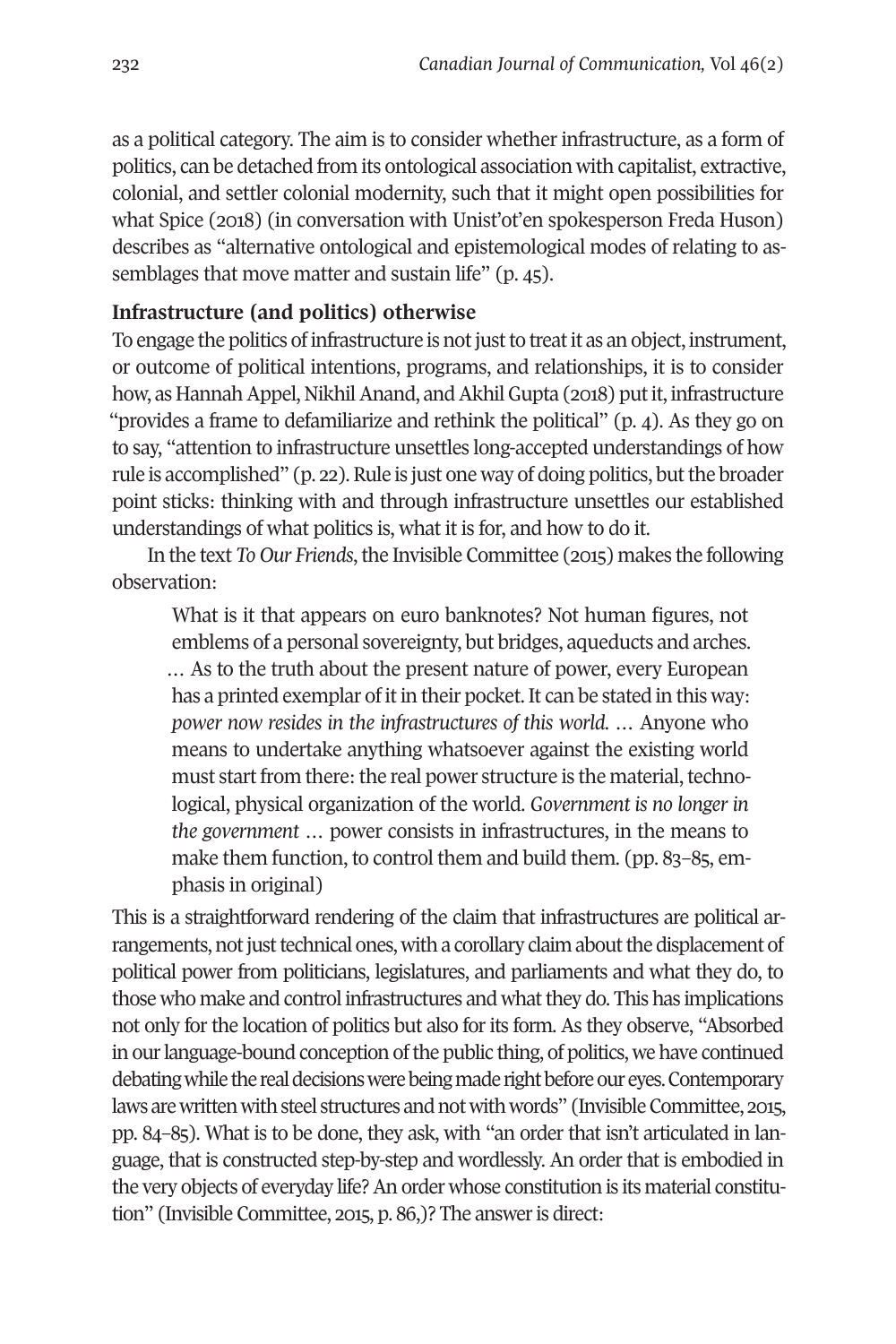#### **Barney** *Infrastructure and the Form of Politics* 233

In the age when power manifested itself through edicts, laws and regulations, it was vulnerable to *critical* attack. But there's no *criticizing* a wall. … A government that *arranges* life through its instruments and its layouts, whose *statements* take the form of a street lined with traffic cones and surveilled by overhead cameras, may only invite a destruction that is *wordless* itself." (Invisible Committee, 2015, p. 86, emphasis added)

There is typically a great distance between what state and industrial actors say about infrastructure (e.g., that it generates prosperity) and what they use it to represent (e.g., national identity, modernity, futurity) and what infrastructure actually does. This is the difference between what Larkin (2013) calls the "poetics of infrastructure" (p. 329) and its complex materiality. Politics attaches to infrastructure in both its poetic and its material dimensions, but it is particularly interesting to consider the potential of a politics of infrastructure understood as a politics without words. The entire Western tradition—from Aristotle to Kant to Arendt to Habermas—is predicated on the assumption that politics is an activity defined by speech. The implications of this are many. It has meant that the right to participate in political citizenship has always turned on the enforce[m](#page-15-0)ent of prejudicial (gendered and racialized) distinctions between who is capable of speaking and who is not. It privileges certain modes of expression—speaking, arguing, persuading, representing—as ways of being political at the expense of others. This provokes many questions, including: Are modes of politics predicated on speech the only or most effective ones? What people and forms of practice does the privileging of speech exclude or depoliticize? What might be gained from an infrastructural disposition that reorients political subjectivity, agency, and practice away from representation and critique, speaking and persuading, toward unmaking and making, unbuilding and building? Away from immaterial modes of information and communication and toward material modes of informing and communicating—a politics that is not primarily dialogical but rather logistical (Cowen 2014)? A politics that has "little use for criticizing" (Invisible Committee, 2017, p. 79)? $1$ 

To those who adhere to the idea that politics can only be expressed in words, the prospect of an infrastructural politics without words might appear specifically *alogical* and, thereby, depoliticized. After all, a great deal of the politics we normally associate with infrastructure is expressed in words—speeches, business cases, promotional materials, technical reports, expert testimony, literary texts—that speak for and about infrastructure before and after it speaks for itself (see, for example, Barry, 2013; Desbiens, 2013). Words and speech continue to harm, erase, and exclude, and critique remains an indispensable means of exposing this. And yet, strong traditions in feminist thought, subaltern and anti-colonial studies, affect theory, critical disability studies, and the history of everyday resistance have exposed rich varieties of political subjectivity and agency among those who have been silent or silenced, those who make no arguments, those who do not speak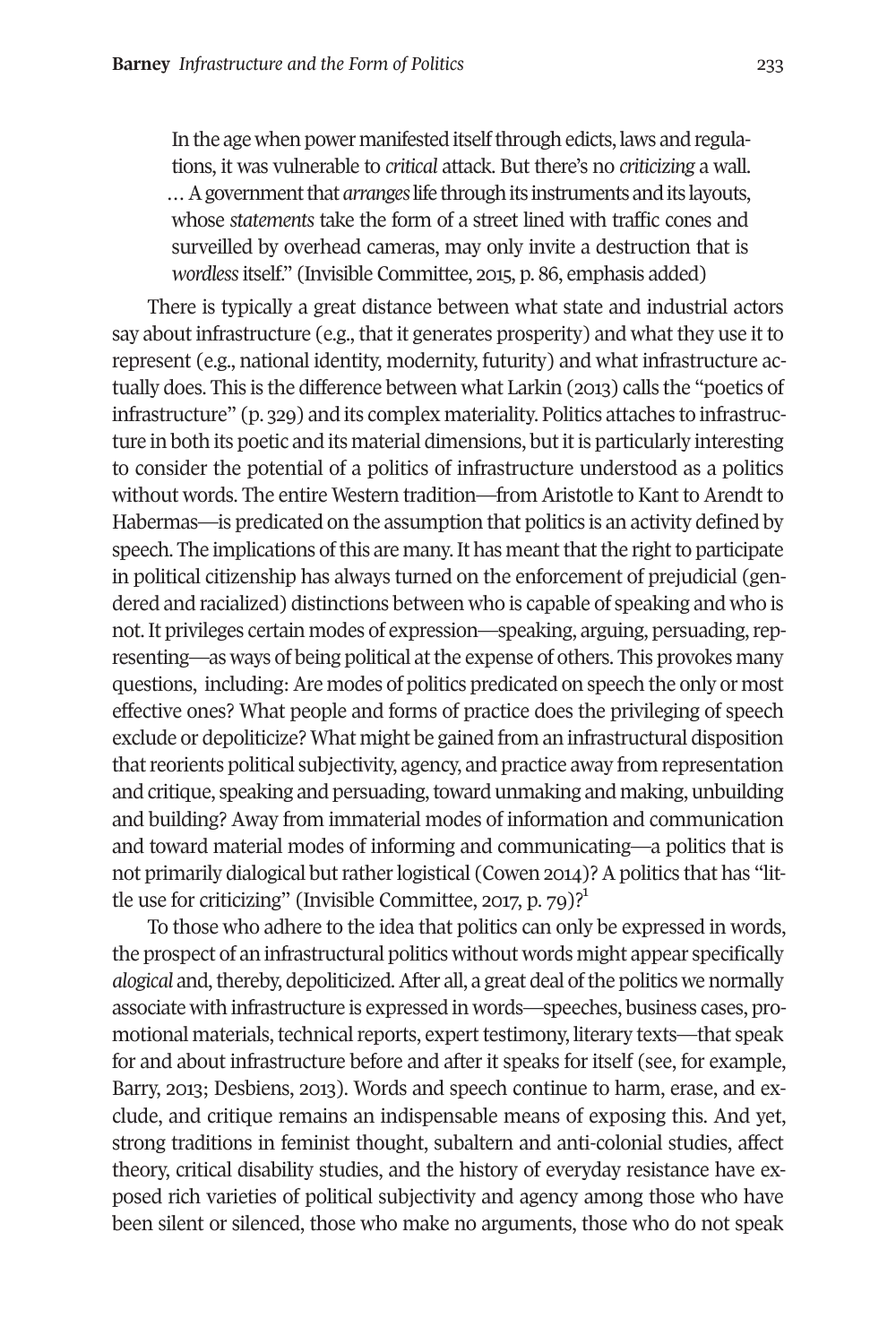because it is too dangerous, those who communicate otherwise and who communicate through means other than words, and those who appear not to communicate at all (Brown, 2005; Ferguson, 2003; Panagia, 2009; Pinchevski, 2011; Scott, 1985; Spivak, 1988). The subaltern cannot speak, but silenced, dispossessed, and disabled subjects act constantly in ways that take infrastructural forms (Brennan, 2017; Hamraie, 2017; Rezaei & Dowlatabadi, 2016; Simone, 2004). How might these ways of being political beyond speech inform an account of infrastructure as a material form of politics?

In her account of the role of infrastructure in post-apartheid South Africa, anthropologist Antina von Schnitzler (2018) emphasizes the particular significance of infrastructural politics in the context of decolonization, a condition that demands "a more expansive theory and vision of what it means to act politically in the postcolony and beyond" (p. 135). When an idealized public sphere of intersubjective dialogue between people who recognize each other as equals either does not pertain or is attenuated, what is required is "an account of the political that is attuned to the material, affective, counterpublic, or indeed nonpublic forms of political engagement" (p. 135). Infrastructure is one such form, "where space opens for a politics that has been foreclosed in the formal sphere of politics" (p. 135). For von Schnitzler (2018), this calls for attention to "the ways in which the political may also take shape *at the registers and forms of the infrastructural* … a technopolitics in which infrastructure itself becomes a modality of political action … one that in the present is for the most part no longer intelligible as 'speech'" (pp. 135–137, emphasis in original). Her account of this mode of politics-that-is-not-speech centres on the contested imposition of and resistance to infrastructures of domestic water-metering in post-apartheid South Africa, but the implications of this formulation extend far beyond that context.

Once the hold of speech on our collective conception of being political is loosened, the way is cleared for thinking about infrastructure as a form of politics consistent with a range of orientations and practices that have typically not been considered political. These include subtractive orientations, such as refusal, withdrawal and sabotage, practices that are often coded as non-, a-, or anti-political but are generally mediated by infrastructure (Barney, 2020; Halberstam, 2013; Simpson, 2017; Truscello, 2020; Williams, 2016). They also include positive orientations and practices that are either mediated by infrastructure or take infrastructural forms, such as repair, maintenance, provisioning, care, kin-making, and planning (Benjamin, 2018; Harney & Moten, 2013; Graham & Thrift, 2007; TallBear, 2018). These practices are typically gendered and racialized, a function of the same prejudice that denies particular subjects access to politics restricted to a specific form of speech. They also have not typically been recognized as political practices and orientations but in infrastructural form they become undeniably so, especially under conditions of inoperativity, or what Michael Truscello (2020) aptly describes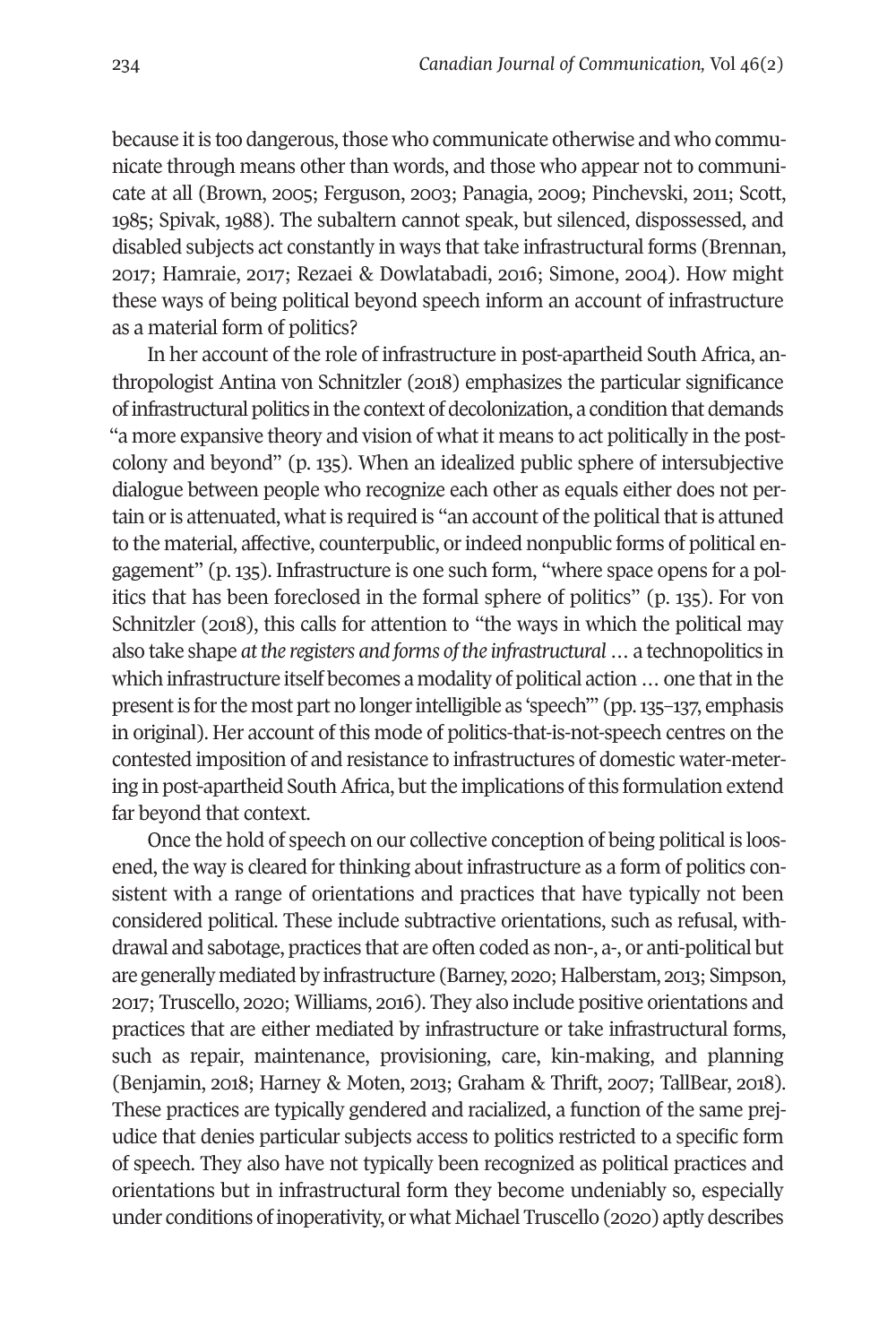as infrastructural brutalism, "the transversal ecological, political, and psychological brutality" (p. 2) of a world constructed by large-scale capitalist infrastructure that "isolates, toxifies, dispossesses, and immobilizes, contrary to the more common infrastructural tropes of connectivity and mobility" (p. 2). As Giorgio Agamben (2015) observes, under such conditions, forms of life previously confined to the *oikos*, the household, rush the *polis* and become political. What were once "merely" domestic arts—arts of the household; arts belonging to (supposedly) speechless women and slaves; arts of repair, maintenance, provisioning, care, kinship, and planning; arts of infrastructure—become political arts, arts of destituent power (Agamben, 2014). To associate them with destitution is not to diminish or despair of them but to elevate them as definitive examples of how to be political when an existing politicaleconomic order and its infrastructures are inoperative (Puig de la Bellacasa, 2017). The arts of making and practicing infrastructure in this way might arise in response to infrastructural brutalism, absence, or failure, but their political quality exceeds mere coping. In their viability, these practices actively destitute the existing material order and the violent, poisonous, and wasteful relations installed and mediated by its infrastructures. This is what makes them political arts, not just technical ones.

Resources abound for thinking about infrastructure and politics otherwise. In *Notes Toward a Performative Theory of Assembly*, Judith Butler (2015) directs our attention to the politics invoked by conditions in which prevailing infrastructures have been rendered inoperative, such that life becomes unlivable. She writes, "the demand for infrastructure is a demand for a certain kind of inhabitable ground, and its meaning and force derive precisely from that lack. This is why the demand is not for all kinds of infrastructure, since some serve the decimation of livable life" (p. 127). One thinks immediately here of Indigenous peoples in Canada, for whom the lack of certain kinds of infrastructure and the imposition of other kinds combines to deprive them of an inhabitable ground, to decimate their chances for livable lives (Senate of Canada, 2015). One also thinks of how the infrastructural politics of the Wet'suwet'en hereditary chiefs—refusing the erasure of their jurisdiction by unauthorized infrastructure projects; temporarily suspending the Canadian economy by throttling the flows mediated by key systemic infrastructures; repairing, building, and maintaining Indigenous practices and infrastructures of provisioning, stewardship, kinship, care, and governance—advance the destitution of a political economic order that has become inoperative. Their destituent power is the power of infrastructure, not dialogue, and it materializes a possible exit from the untenable relations that extractive, settler colonial capitalism otherwise imposes on them. The chiefs do not need anyone to speak for them, but their actions are good examples of what Butler (2015) might mean when she observes that "if politics is oriented towards the making and preserving of the conditions that allow for livability," then politics is "never fully separable from questions of infrastructure" (p. 127).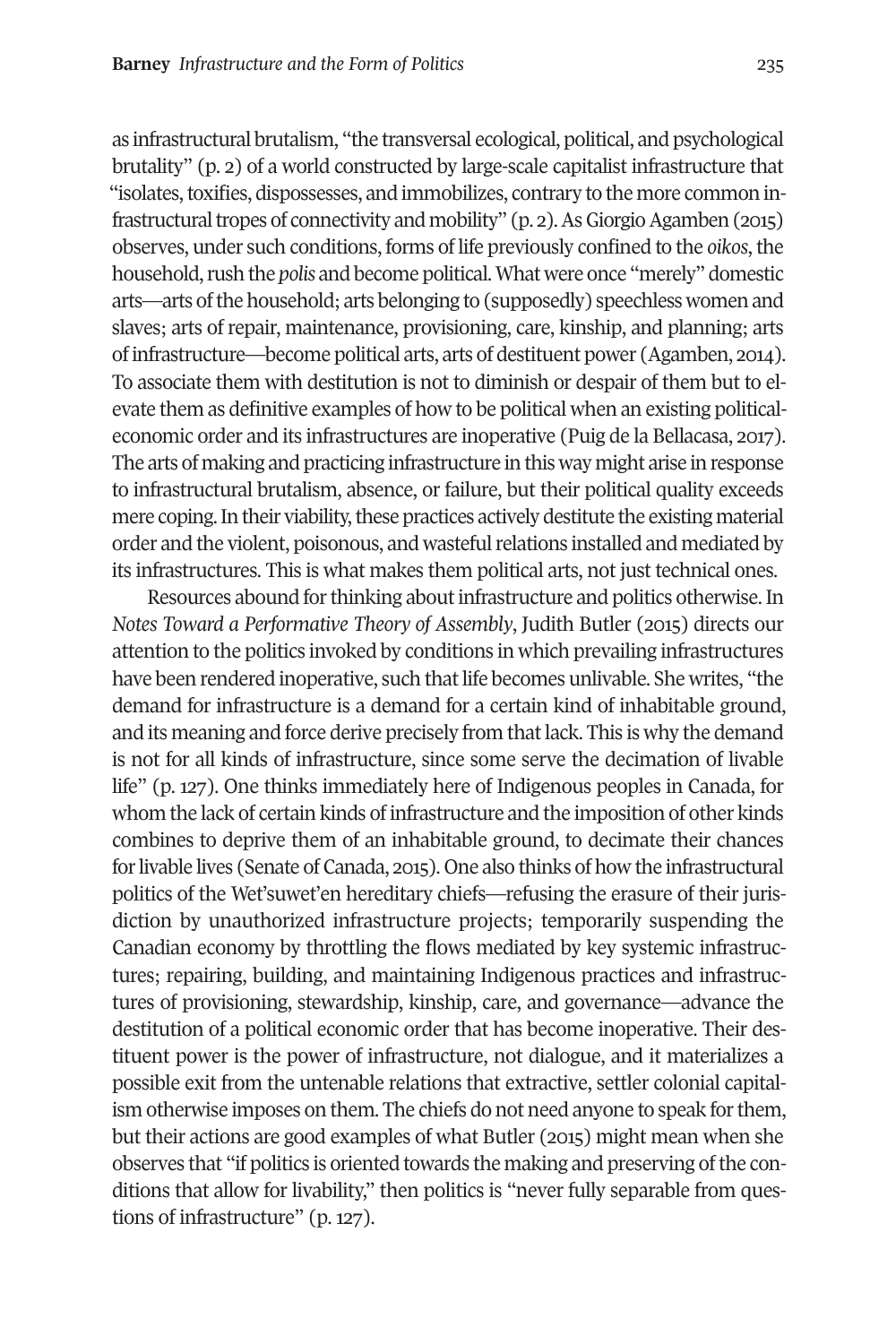For Butler (2015), thinking of infrastructure as intrinsic to politics arises from the embodied—and therefore vulnerable, exposed, dependent, and relational character of being human, which includes vulnerability and exposure to, dependency on, and relationship with a multitude of non-human things. As she writes, "we cannot understand bodily vulnerability outside this conception of its constitutive relations to other humans, living processes, and inorganic conditions and vehicles for living" (p. 130). The vulnerability that structures our relations to these others is exposed in moments of infrastructural lack or failure, but Butler's (2016) key insight is that the condition of being vulnerable precedes these moments and persists after them. As she puts it in a later essay, "It was not as if we were, as creatures, not vulnerable before when infrastructure was working, and then when infrastructure fails, our vulnerability comes to the fore" (p. 13). Vulnerability attaches to the relational, performative, dependent quality of being human in the world. Infrastructure is not the cause of this vulnerability but one of the names for it. According to Butler (2016), "relationality includes dependency on infrastructural conditions," and it calls for "theorizing the human body as a certain kind of dependency on infrastructure, understood complexly as environment, social relations, and networks of support and sustenance by which the human itself proves not to be divided from the animal or from the technical world" (p. 21).

Butler is neither first nor alone in thinking about deep relationality as intrinsic to being human, nor in extending this relationality to a broad range of non-human others, including the animal, organic, inorganic, and technological others whose agency we are vulnerable to and who are vulnerable to ours. The list of thinkers following this line of thought and exploring its implications is very long (Barad, 2007; Braidotti, 2013; Haraway, 2016; Peters, 2015; Tsing, 2015). It includes, significantly, a number of Indigenous thinkers, who teach us about relational ontology as it exists across a broad and diverse range of Indigenous philosophies, cultures, and practices, both historically and contemporarily (TallBear, 2018; Todd, 2016; Watts, 2013; Whyte, 2016; see also de la Cadena, 2015; Kohn, 2013; Viveiros de Castro, 2015). It includes many thinkers who see this orientation and the ethics arising from it as crucial to the possibility of ecologically viable futures (Alaimo, 2016; Puig de la Bellacasa, 2017). Some have explored the question of whether and how these relations might be understood specifically as *political* relationships, a proposition complicated by customary associations of political action with reasoned speech and deliberation, and by the fact that the non-human others with whom we might otherwise have a political relationship typically do not speak (or, at least, do not speak *typically*) (Baker, 2020; Bennett, 2010; Connolly, 2017; Latour, 2004; Povinelli, 2016; Stengers, 2010).

This is where Butler's (2016) intervention becomes particularly generative, in that it suggests the possibility of infrastructure as the form such a politics might take. As she describes, it is commonplace to cast vulnerability and political agency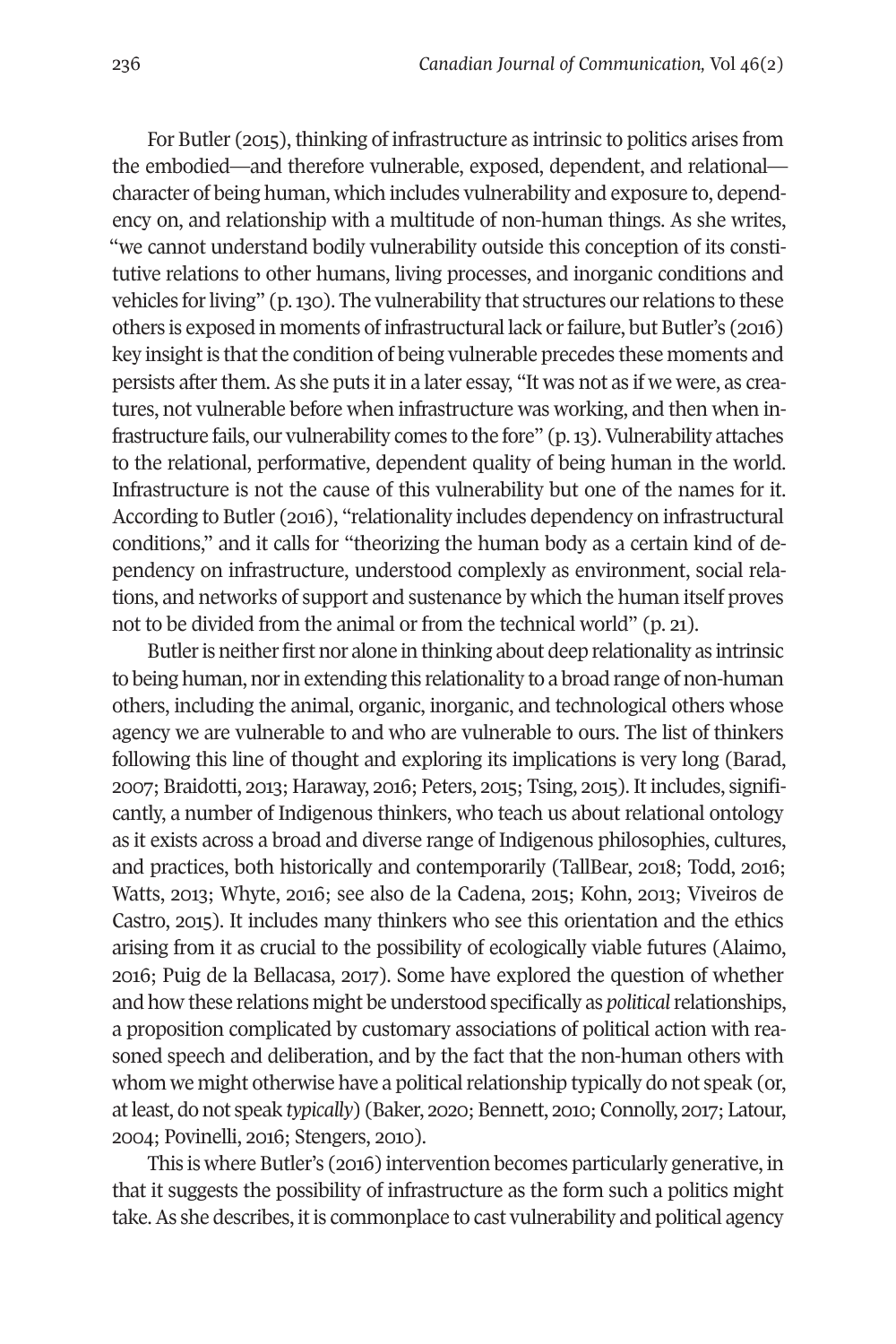as opposites and "to assume that vulnerability is disjoined from resistance, mobilization and other forms of deliberate and agentic politics" (p. 22). This opposition relies on an account of politics as a conversation between autonomous, self-determining, sovereign subjects that feminist thought has long since exposed to be a masculinist fantasy. Politics takes place under the sign of heteronomy, a response to the inescapable experience of being acted upon by others. It is not the expression or assertion of our autonomy—it is the mediation of our ongoing and shared vulnerability. As Butler (2016) avers, if we reject the binary between vulnerability and political agency, and understand them to be complementary rather than opposed or mutually negating, we can think about politics in new modes. These are modes in which "vulnerability is still there, but only now assuming a different form" (p. 23). Butler does not make this argument but infrastructure can itself be understood as a mode of politics under these conditions, a material response to the experience of shared vulnerability between humans and non-humans alike. Infrastructure is not only a name for this shared vulnerability but the very form that politics between and among these beings takes—with politics understood as the mediation of their mutual dependency.

In her essay "The Commons: Infrastructures for Troubling Times," Lauren Berlant (2016) suggests that "one task for makers of critical social form is to offer not just judgment about positions and practices in the world, but terms of transition that alter the harder and softer, tighter and looser infrastructures of sociality itself" (p. 393). The political subject of infrastructure is not just the subject for whom infrastructure is an instrument of various violent and failing sovereignties, or the site for contesting them. This subject is also a maker of critical social *form* (not just arguments), a carrier of the destituent powers of building, repairing, caring, provisioning, planning, and kin-making. These are the powers of "non-sovereign relationality" that Berlant (2016) describes as "the foundational quality of being in common" (p. 394). Enacting these powers takes the material form of infrastructure, not speech. Infrastructure is the form that politics takes in troubling times, under conditions where existing political economies become or are rendered inoperative, a way of mediating relations between humans, and between humans and the non-speaking others they depend on and who depend on them. Under these conditions, "*the question of politics becomes identical with the reinvention of infrastructures* for managing the unevenness, ambivalence, violence and ordinary contingency of contemporary existence" (Berlant, 2016, p. 394, emphasis added). Infrastructures become the means, or staging ground, for "the nonreproductive making of life"—for making lives that do not simply reproduce the relations that structure the present, ad infinitum. In this sense, Berlant (2020) has recently described herself as "an infrastructuralist": "I am interested in the build. I am interested in how we build out difference from within the world we are living in … trying to build out infrastructures for collective life that refuse the one we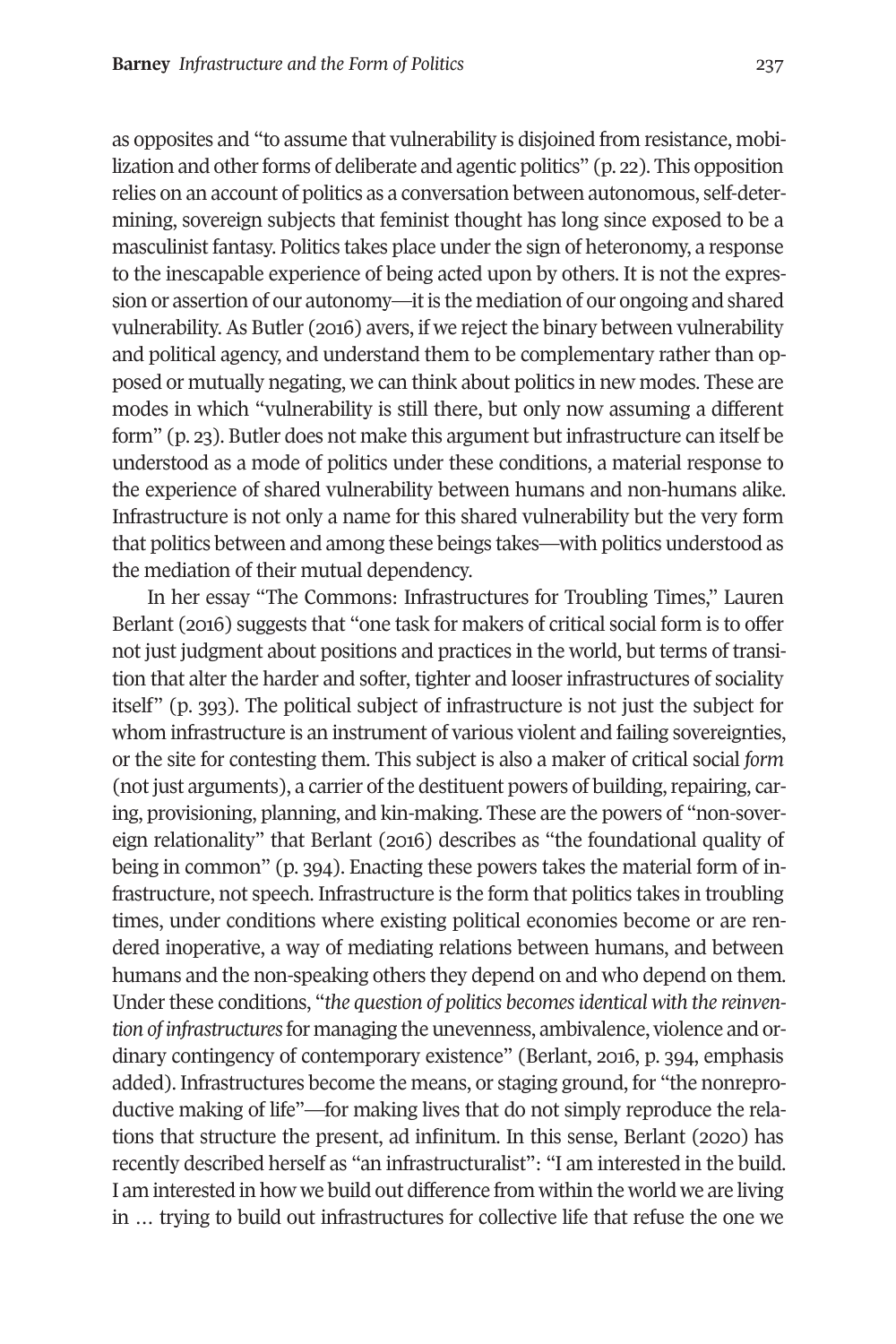are living" (n.p.). Here, infrastructure names the collective practice of literally making a difference.

A similar orientation toward infrastructure and politics is evident in Métis scholar Michelle Murphy's (2018) stirring account of the politics of "alterlife," the politics of anti-racist, queer, and decolonial reproductive and environmental justice:

Alterlife resides in ongoing uncertain aftermaths, continuingly challenged by violent infrastructures, but also holding capacities to alter and be altered—to recompose relations to land and sociality, to love and sex, to survival and persistence, to undo some forms of life and be supported by others, to become alter-wise in the aftermath of hostile conditions, to surprise. (p. 117)

The surprises of alterlife take infrastructural forms. Alterlife politics attend to "what relations should be dismantled, refused and shunned … and which kinships, supports, structures, and beings get to have a future" (p. 110), questions whose answers invariably take the form of infrastructural dismantling and making, respectively. In particular, this politics takes the form of dismantling infrastructures that reproduce the separation of certain human bodies from others, and from lands, waters, air, and non-human beings to enable the extraction, exploitation, and exhaustion of the latter for the benefit of the former. And it takes the form of building and supporting infrastructures that materialize being otherwise, in ways that enable life chances and careful, responsible relations, instead of selectively and unequally disabling and destroying them.

This is likely what Deborah Cowen (2020) means when, in the contributor's note for her article with Winona LaDuke, she declares that she is "deeply committed to the transformative potential of infrastructure" (p. 432). As LaDuke and Cowen (2020) write,

despite the severity of the situation, the future is not foreclosed. We have agency, and life is magical. In Anishinaabe prophecy, this is the moment of choice, when two paths open before us … we suggest the choosing a good path requires the revolutionary but also profoundly practical work of infrastructure. (p. 244)

Beyond Wiindigo infrastructure lies what they call "alimentary infrastructure infrastructure that is life-giving in its design, finance and effects" (p. 245). "Infrastructure is the spine of the Wiindigo," they write, "but it is also the essential architecture of transition to a decolonized future" (p. 246). LaDuke and Cowen (2020) highlight several examples of the practical, decolonizing work of infrastructure in contemporary Indigenous communities: the Kayenta solar project, owned and operated by the Navajo Nation, which is the largest tribally owned renewable energy plant in the United States; the Eighth Fire Solar project at White Earth reservation in Northern Minnesota, where La Duke's own hemp manufac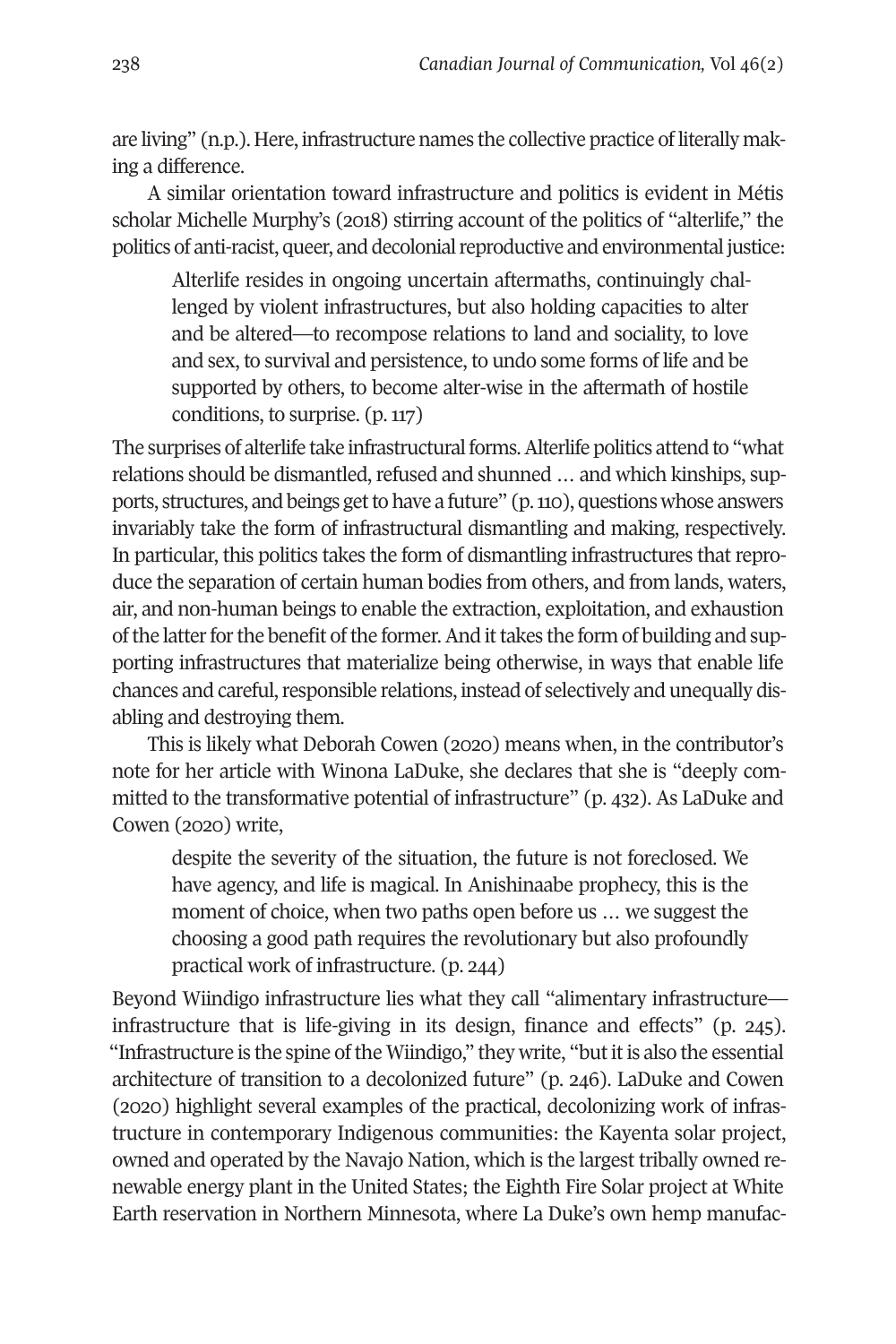turing operation has also reached infrastructural scale; renewable energy infrastructure projects underway in multiple Indigenous communities in Canada (see also Kinder, 2021); agricultural and logistical infrastructures to enable food security and medical supplies for remote Indigenous communities in Canada; "solutionary rail" systems that run on renewable energy in the United States; and infrastructures of social, spiritual, and mental healthcare across multiple Indigenous communities. Initiatives such as these are but the latest examples in a very long historical line in which Indigenous communities, activists, and leaders have responded to the infrastructural violence of settler colonialism with infrastructural plans of their own (Coulthard, 2014).

#### **Conclusion**

This inquiry into the potential of infrastructure as a form of politics beyond words began with Spice's (2018) radical suggestion that the word infrastructure itself cannot be unburdened of its historical association with (racial) capitalism and (settler) colonialism, and so might foreclose other ways of being that are in resistance or alternative to these persistent formations, including Indigenous relational ontologies and futures. In this case, infrastructure would be the very name of violent dispossession, extraction, exploitation, and environmental injustice. Generously, Spice (2018) posed this provocation in the form of a question: *"Does the word infrastructure itself denote an apparatus of domination?" (p. 48, emphasis added),* which invites the consideration of more than one possible answer.

Based on a canvas of recent interdisciplinary attention to the politics of infrastructure, my own answer to this question is: sometimes. It is certainly the case that when the word "infrastructure" is uttered by industrialists, developers, financiers, and their representatives in the setter-colonial state, it means exactly what Spice (2018) says it does: "the circulation of certain materials, the proliferation of certain worlds, the reproduction of certain subjects" (p. 50), essentially, the materials, worlds, and subjects of capitalist extraction, dispossession, and exploitation. However, when it is invoked by others, it seems to point to something else, something akin to what Spice (2018) herself describes as "an opening in which other possibilities can assert themselves" (p. 50). Sometimes these possibilities rest on resisting invasive and destructive infrastructures. Sometimes they rest on dismantling infrastructures that support and protect some lives and forms of life at the expense of others. Sometimes they rest on defending and protecting infrastructures that sustain diverse lives and relations in particular settings, such as when Wet'suwet'en land defender Freda Huson, describing the berry patches, salmon habitats, and ursine ecologies threatened by the Coastal GasLink pipeline, says, *"that whole cycle and system is our critical infrastructure,* and that's what we're trying to protect, an infrastructure that we depend on" (quoted in Spice 2018, p. 41, emphasis in original). And, sometimes, holding open other possibilities demands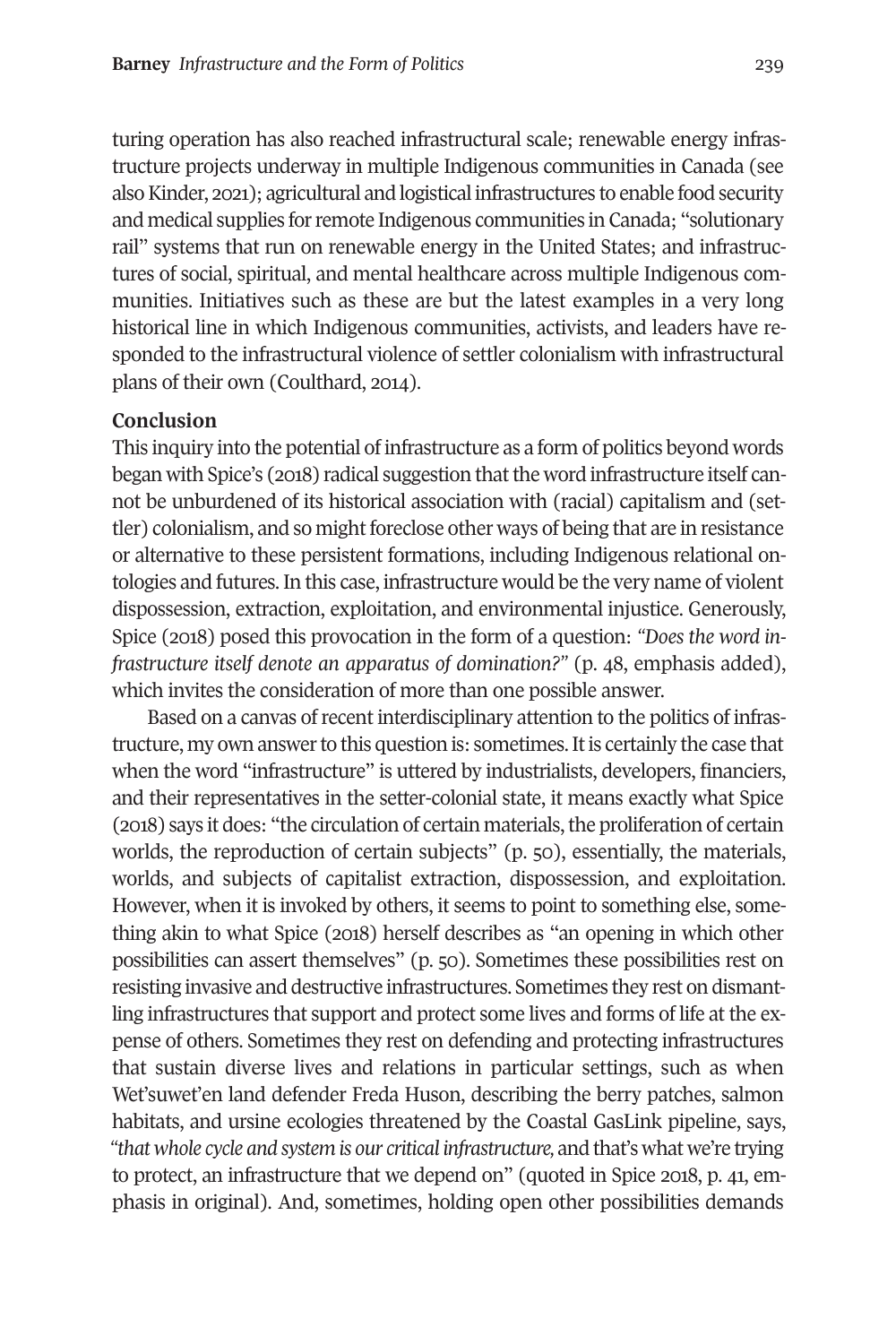building, repairing, and maintaining infrastructures that destitute, or "fail," to reproduce existing ways of living that are unjust or destructive and that constitute better, more just ways.

These are the modes of politics in infrastructural form. It is a form of politics whose ontology rests not on the variable currency of words spoken to justify or persuade (including the word "infrastructure" itself) but on the relative durability of embodied relations and the material arrangements by which they are mediated. As Spice (2018) writes, "The work of undoing settler colonial invasion requires blocking, resisting, and suspending the infrastructures of oil and gas and the systemic dominance of capitalism. It also requires attending to and caring for the networks of relations that make Indigenous survival possible" (p. 52). I would give the material forms taken by these networks of attention and care the name "infrastructure." Spice (2018), perhaps, would not, but this might be beside the point. Her careful description of the specific challenges facing Indigenous communities vis-à-vis settler colonial infrastructure applies even more broadly to the work of politics under conditions of environmental and relational duress. Such conditions demand a politics that is something more than just a good argument, better representation, lively debate, and an agreement to disagree. They demand a politics oriented toward unmaking material infrastructures of inequality, exploitation, and environmental destruction, and replacing them with infrastructures that make possible more just, caring, and environmentally responsible ways of living. Communication and media studies have always attended to communication and mediation in infrastructural ways; recent work in the broader interdisciplinary field of infrastructure studies raises the stakes of this attention considerably. What are the practices of information, mediation, and com[munication characte](mailto:darin.barney@mcgill.ca)ristic of, or proper to, a politics beyond words that takes the form of infrastructure? The work gathered by this special edition marks an important step toward answering this question.

### <span id="page-15-0"></span>**Acknowledgements**

Thanks to Rhys Williams, Hannah Tollefson, Ayesha Vemuri, Aleksandra Kaminska, Rafico Ruiz, and three anonymous reviewers for helpful comments on an earlier draft of this article.

#### **Note**

**Darin Barney** is Professor and Grierson Chair in communication studies in the Department of Art, History, and Communication Studies at McGill University. Email: darin.barney@mcgill.ca.

<sup>1.</sup> There are good reasons to be wary of a wholesale repudiation of critique. On the liabilities of this position as it manifests in some versions of posthumanism, see Dana Luciano and Mel Chen (2015).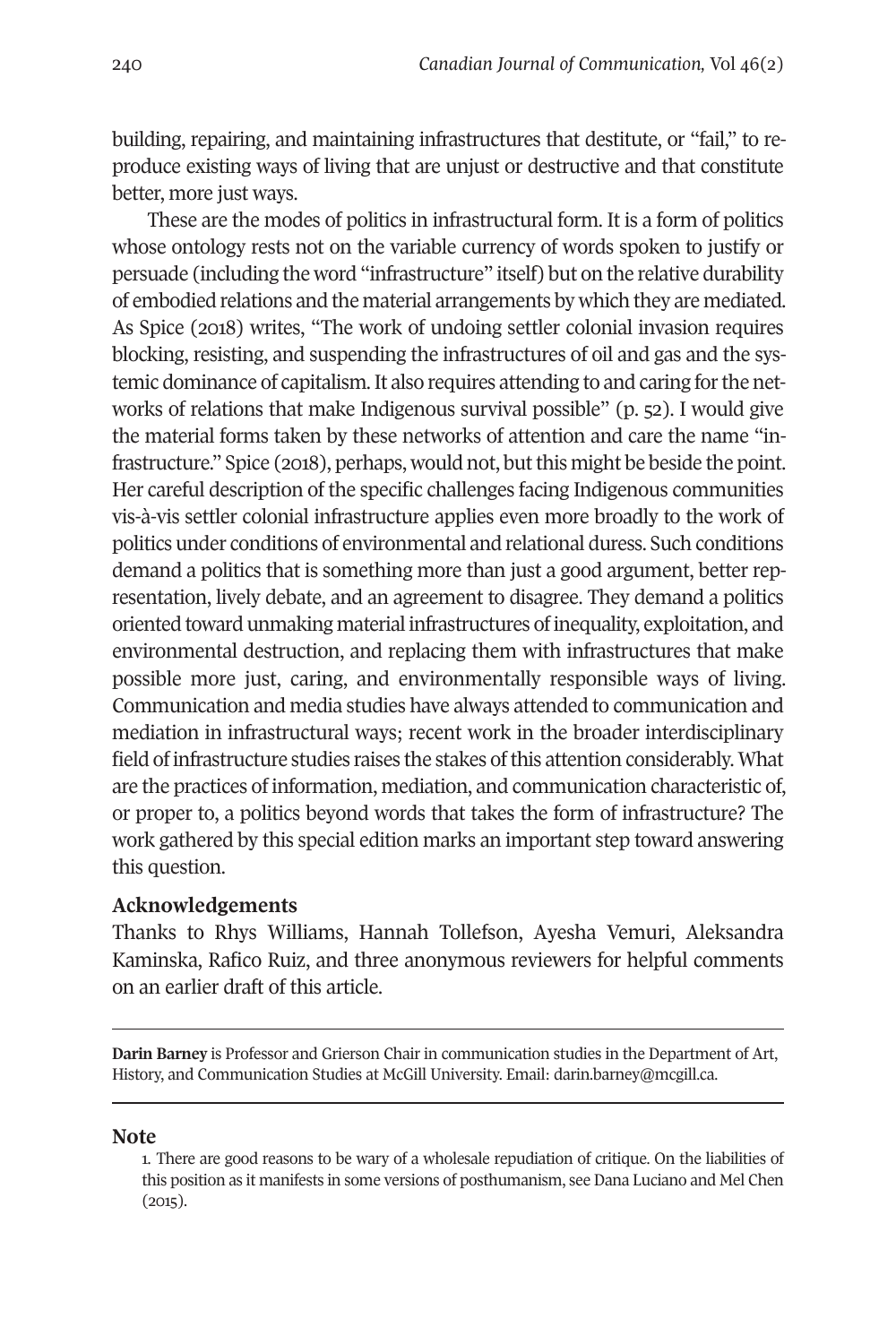**Barney** *Infrastructure and the Form of Politics* 241

#### **References**

Acland, Charles R. (2006). *Residual media.* Minneapolis, MN: University of Minnesota Press.

- Acland, Charles R., & Buxton, William J. (Eds.). (1999). *Harold Innis in the new century: Reflections and refractions*. Montréal, QC: McGill-Queen's University Press.
- Agamben, Giorgio. (2014). What is a destituent power? *Environment and Planning D: Society and Space, 32*(1) 65–74.
- Agamben, Giorgio. (2015). *Stasis: Civil war as a political paradigm.* Edinburgh, SC: Edinburgh University Press.
- Alaimo, Stacy. (2016). *Exposed: Environmental politics and pleasures in posthuman times.* Minneapolis, MN: University of Minnesota Press.
- Anand, Nikhil, Gupta, Akhil, & Appel, Hannah (Eds.). (2018). *The promise of infrastructure*. Durham, NC: Duke University Press.
- Andrejevic, Mark. (2007). *ISpy: Surveillance and power in the interactive era.* Lawrence, KS: Kansas University Press.
- Appel, Hannah, Anand, Nikhil, & Gupta, Akhil. (2018). Temporality, pol[itics and the promise of in](http://www.cbc.ca/news/canada/north/cree-development-quebec-abel-bosum-fran%C3%A7ois-legault-grande-alliance-1.5466612)[frastructure. In N. Anand, A. Gupta, & H. Appel \(Eds.\),](http://www.cbc.ca/news/canada/north/cree-development-quebec-abel-bosum-fran%C3%A7ois-legault-grande-alliance-1.5466612) *The promise of infrastructur[e](http://www.cbc.ca/news/canada/north/cree-development-quebec-abel-bosum-fran%C3%A7ois-legault-grande-alliance-1.5466612)* [\(pp. 1–38\).](http://www.cbc.ca/news/canada/north/cree-development-quebec-abel-bosum-fran%C3%A7ois-legault-grande-alliance-1.5466612) Durham, NC: Duke University Press.
- Arboleda, Martin. (2020). *Planetary mine: Territories of extraction under late capitalism.* London, UK: Verso.
- Baker, Janelle. (2020). Do berries listen? Berries as indicators, ancestors, and agents in Canada's oil sands region. *Ethnos, 86*(2), 273–294.
- Barad, Karen. (2007). *Meeting the universe halfway: Quantum physics and the entanglement of matter and meaning.* Durham, NC: Duke University Press.
- Barney, Darin. (2004). *The network society*. London, UK: Polity.
- Barney, Darin. (2020). Withdrawal symptoms: Refusal, sabotage, suspension. In Pepita Hesselberth & Joost de Bloois (Eds), *Politics of withdrawal: Media, arts, theory* (pp. 115–132). Lanham, MD: Rowman & Littlefield.
- Barry, Andrew. (2013). *Material politics: Disputes along the pipeline*. London, UK: Wiley.
- Bell, Susan, & Longchap, Betsy. (2020, February 17). \$4.7B "Grande Alliance" agreement in northern Quebec is called Cree vision of development. *CBC News.* URL: www.cbc.ca/news/canada /north/cree-development-quebec-abel-bosum-fran%C3%A7ois-legault-grande-alliance -1.5466612 [February 20, 2020].
- Benjamin, Ruha. (2018). Black AfterLives Matter: Cultivating kinfulness as reproductive justice. In A. Clarke & D. Haraway (Eds.), *Making kin not population* (pp. 41–66). Chicago, IL: Prickly Paradigm Press.

Benjamin, Ruha. (2019). *Race after technology: Abolitionist tools for the New Jim Code*. London, UK: Polity. Bennett, Jane. (2010). *Vibrant matter: A political ecology of things*. Durham, NC: Duke University Press.

- Berland, Jody. (2009). *North of empire: Essays on the cultural technologies of space.* Durham, NC: Duke University Press.
- Berlant, Lauren. (2016). The commons: Infrastructures for troubling times. *Environment and Planning D: Society and Space, 34*(3), 393–419.
- Berlant, Lauren. (2020, November 19). *The unfinished business of cruel optimism. 2020 Lynch Lecture.* Bonham Centre for Sexual Diversity Studies, University of Toronto, Toronto, Ontario, Canada. Borrows, John. (2019). *Law's indigenous ethics.* Toronto, ON: University of Toronto Press.

Boutros, Alexandra, & Straw, Will (Eds). (2010). *Circulation and the city: Essays on urban culture.* Montréal, QC: McGill-Queens University Press.

Braidotti, Rosi. (2013). *The posthuman.* London, UK: Polity Press.

- Brennan, Shane. (2017). Visionary infrastructure: Community solar streetlights in Highland Park*. Journal of Visual Culture, 16*(2), 167–189.
- Brown, Wendy. (2005). *Edgework: Critical essays on knowledge and politics.* Princeton, NJ: Princeton University Press.
- Browne, Simone. (2015). *Dark matters: On the surveillance of blackness*. Durham, NC: Duke University Press.

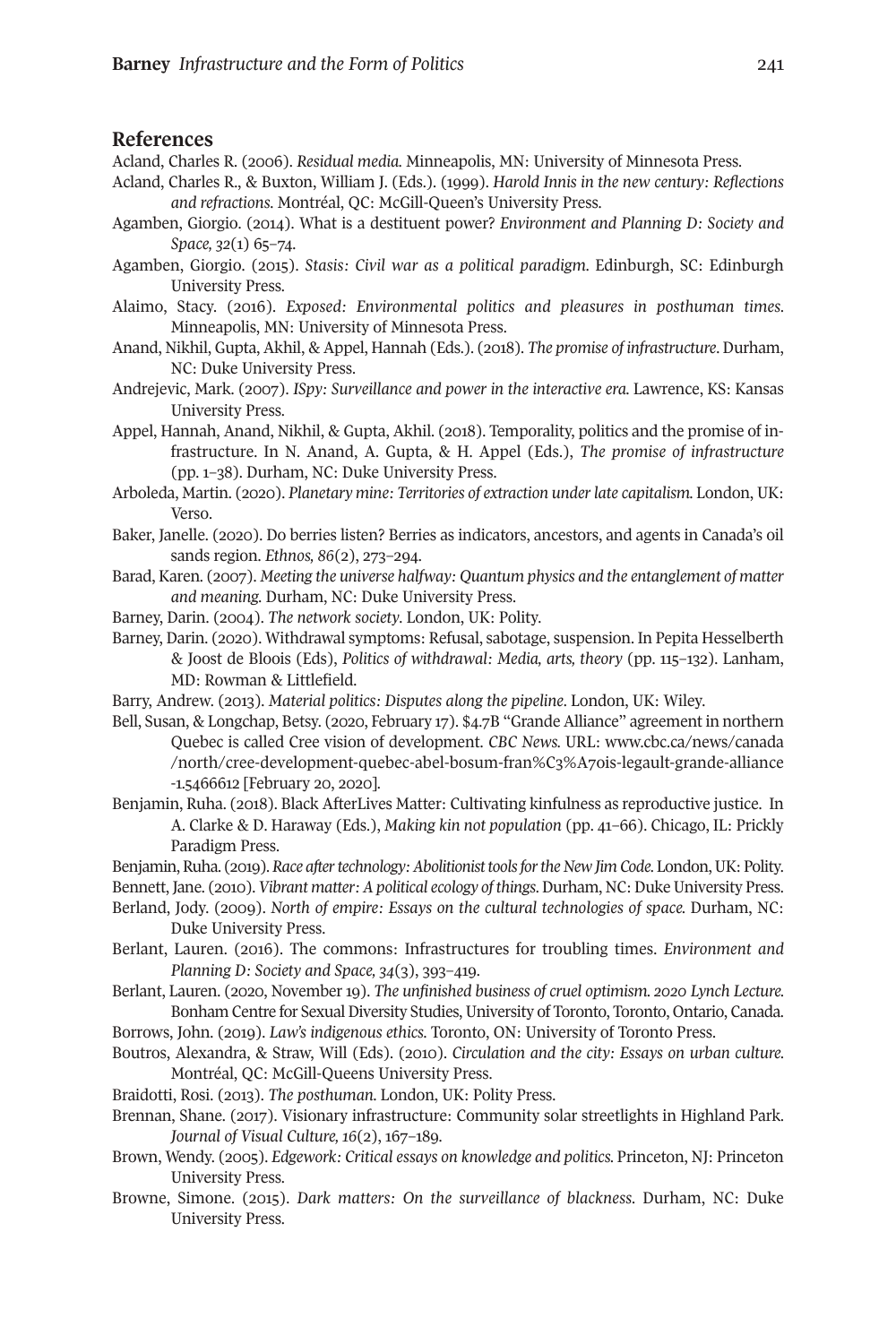- Butler, Judith. (2015). *Notes toward a performative theory of assembly.* Cambridge, MA: Harvard University Press.
- Butler, Judith. (2016). Rethinking vulnerability and resistance. In J. Butler, Z. Gambetti, & L. Sabsay (Eds.), *Vulnerability in resistance* (pp. 12–27). Durham, NC: Duke University Press.
- Byrd, Jodi A. (2011). *The transit of empire: Indigenous critiques of colonialism.* Minneapolis, MN: University of Minnesota Press.
- Carey, J[ames, W. \(1989\).](https://thefunambulist.net/magazine/weaponized-infrastructure) *Communication as culture: Essays o[n media and society.](https://thefunambulist.net/magazine/weaponized-infrastructure)* New York, NY: Routledge.
- Carlson, Hans M. (2009). *Home is the hunter: The James Bay Cree and their land.* Vancouver, BC: University of British Columbia Press.
- Carse, Ashley. (2014). *Beyond the big ditch: Politics, ecology, and infrastructure at the Panama Canal.* Cambridge, MA: MIT Press.
- Castells, Manuel. (2011). *The rise of the network society.* London, UK: Wiley Blackwell.
- Connolly, William E. (2017). *Facing the planetary: Entangled humanism and the politics of swarming.* Durham, NC: Duke University Press.
- Coulthard, Glen. (2014). *Red skin, white masks rejecting the colonial politics of recognition.* Minneapolis, MN: University of Minnesota Press.
- Cowen, Deborah. (2014). *The deadly life of logistics: Mapping violence in global trade.* Minneapolis, MN: University of Minnesota Press.
- Cowen, Deborah. (2018). The jurisdiction of infrastructure: Circulation and Canadian settler colonialism. *The Funambulist, 17*(May-June), 14–19. URL: https://thefunambulist.net/magazine/weaponized-infrastructure [February 14, 2020].
- Cowen, Deborah. (2020). Notes on contributors. *South Atlantic Quarterly, 119*(2), 432.
- Crawford, Kate. (2021). *Atlas of AI: Power, politics, and the planetary costs of artificial intelligence.* New Haven, CT: Yale University Press.
- Cubitt, Sean. (2016). *Finite media.* Durham, NC: Duke University Press.
- Day, Iyko. (2016). *Alien capital: Asian racialization and the logic of settler colonial capitalism.* Durham, NC: Duke University Press.
- de la Cadena, Marisol (2015). *Earth beings: Ecologies of practice across Andean worlds.* Durham, NC: Duke University Press.
- Desbiens, Caroline. (2013). *Power from the North: Territory, identity, and the culture of hydroelectricity in Québec.* Vancouver, BC: University of British Columbia Press.
- Devine, Kyle. (2019). *Decomposed: The political ecology of music*. Cambridge, MA: MIT Press.
- Dubrofsky, Rachel E., & Magnet, Shoshana Amielle. (2015). *Feminist surveillance studies.* Durham, NC: Duke University Press.
- Easterling, Keller. (2014). Extrastatecraft: The power of infrastructure space. London, UK: Verso.
- Edwards, Paul N. (2003). Infrastructure and modernity: Force, time, and social organization in the history of sociotechnical systems. In T.J. Misa, P. Brey, & A. Feenberg (Eds.), *Modernity and technology* (pp. 185–202). Cambridge, MA: MIT Press.
- Elam, Mark. (1994). Anti-anticonstructivism, or laying the fears of a Langdon Winner to rest. *Science, Technology and Human Values, 19*(1), 101–106.
- Enns, Charis, & Bersaglio. Brock. (2020). On the coloniality of new megainfrastructure projects in East Africa. *Antipode, 52*(1), 101–123.
- Ferguson, Kennan. (2003). Silence: A politics. *Contemporary Political Theory, 2*(1), 49–65.
- Gabrys, Jennifer. (2016). *Program Earth: Environmental sensing technology and the making of a computational planet.* Minneapolis, MN: University of Minnesota Press.
- Gabrys, Jennifer. (2019). *How to do things with sensors.* Minneapolis, MN: University of Minnesota Press.
- Gaonkar, Dilip, & Povinelli, Elizabeth A. (2003). Technologies of public forms: Circulation, transfiguration, recognition. *Public Culture, 15*(3), 385–398.
- Gates, Kelly. (2011). *Our biometric future: Facial recognition technology and the culture of surveillance.* New York, NY: New York University Press.
- Gillespie, Tarleton. (2018). *Custodians of the internet: Platforms, content moderation, and the hidden decisions that shape social media.* New Haven, CT: Yale University Press.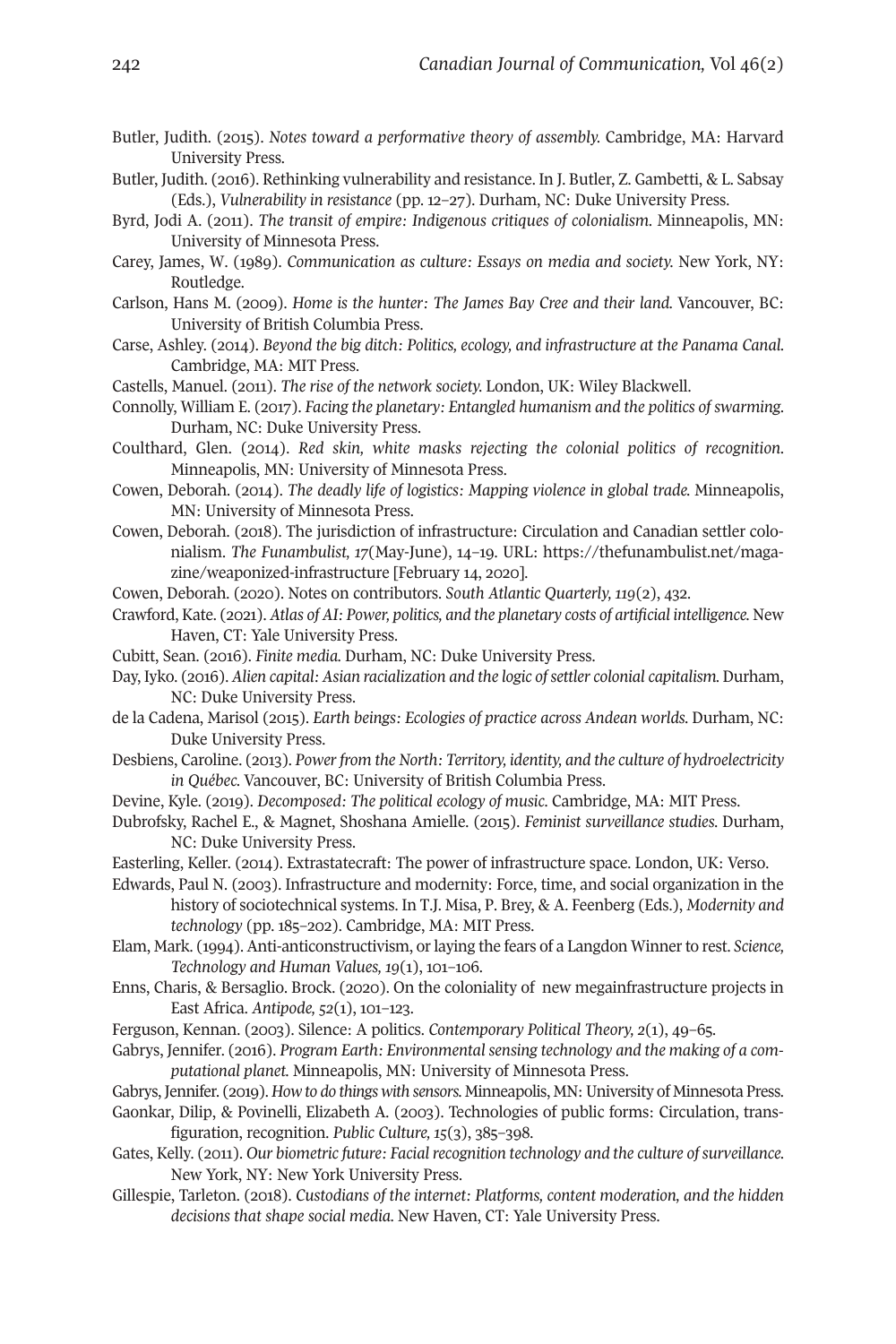#### **Barney** *Infrastructure and the Form of Politics* 243

- Gillespie, Tarleton, Boczkowski, Pablo J., & Foot, Kirsten A. (Eds). (2014). *Media technologies: Essays on communication, materiality, and society.* Cambridge, MA: MIT Press.
- Gilmore, Ruth Wilson. (2007). *Golden gulag: Prisons, surplus, crisis, and opposition in globalizing California*. Berkeley, CA: University of California Press.
- Gitelman, Lisa. (2006). *Always already new: Media, history and the data of culture.* Cambridge, MA: MIT Press.
- Gómez-Barris, Macarena. (2017). *The extractive zone: Social ecologies and decolonial perspectives.* Durham, NC: Duke University Press.
- Gordillo, Gastón R. (2014). *Rubble: The afterlife of destruction*. Durham: Duke University Press.
- Gordillo, Gastón. (2019). The metropolis: The infrastructure of the Anthropocene. In K. Hetherington (Ed.), *Infrastructure, environment and life in the Anthropocene* (pp. 66–94). Durham, NC: Duke University Press.
- Graham, Stephen, & Thrift, Nigel. (2007). Out of order: Understanding repair and maintenance. *Theory, Culture and Society, 24*(3), 1–25.
- Gumbrecht, Hans Ulrich, & Pfeiffer, Karl Ludwig. (1994). *Materialities of communication*. Redwood, CA: Stanford University Press
- Gupta, Akhil. (2018). The future in ruins: Thoughts on the temporality of infrastructure. In N. Anand, A. Gupta, & H. Appel (Eds.), *The promise of infrastructure* (pp. 62–79). Durham, NC: Duke University Press.
- Halberstam, Jack. (2013). The wild be[yond: With and for the undercommons. In S. Harney & F. Moten](https://www.cbc.ca/news/indigenous/wetsuweten-solidarity-actions-roundup-1.5458383)  (Eds.), *[The undercommons: Fug](https://www.cbc.ca/news/indigenous/wetsuweten-solidarity-actions-roundup-1.5458383)itive planning & black study* (pp. 5–12). Brooklyn, NY: Autonomedia.
- Hamraie, Aimi. (2017). *Building access: Universal design and the politics of disability*. Minneapolis, MN: University of Minnesota Press.
- Haraway, Donna. (2016). *Staying with the trouble: Making kin in the Chthulucene.* Durham, NC: Duke University Press.
- Harney, Stefano, & Moten, Fred. (2013). *The undercommons: Fugitive planning & black study.* Brooklyn, NY: Autonomedia.
- Harvey, Penny, & Knox, Hannah. (2015). *Roads: An anthropology of infrastructure and expertise.* Ithaca, NY: Cornell University Press.
- Innis, Harold. (1962). *The fur trade in Canada.* Toronto: University of Toronto Press.
- Invisible Committee. (2015). *To our friends.* South Pasadena, CA: Semiotext(e).
- Invisible Committee. (2017). *Now.* South Pasadena, CA: Semiotext(e).
- Joerges, Bernward. (1999). Do politics have artefacts? *Social Studies of Science, 29*(2), 411–431.
- Johnson, Rhiannon. (2020, February 10). RCMP arrests in Wet'suwet'en territory spark protests nationwide. *CBC News.* URL: https://www.cbc.ca/news/indigenous/wetsuweten-solidarity -actions-roundup-1.5458383 [February 14, 2020].
- Karuka, Manu. (2019). *Empire's tracks: Indigenous Nations, Chinese workers, and the transcontinental railroad.* Berkeley, CA: University of California Press.
- Khalili, Laleh. (2020). *Sinews of war and trade: Shipping and capitalism in the Arabian peninsula.* London, UK: Verso.
- Kinder, Jordan B. (2021). Solar infrastructure as media of resistance, or, Indigenous solarities against settler colonialism. *South Atlantic Quarterly, 120(*1), 63–76.
- Kittler, Friedrich A. (1999). *Gramophone, film, typewriter.* Redwood, CA: Stanford University Press.
- Kohn, Eduardo. (2013). *How forests think: Toward an anthropology beyond the human.* Oakland, CA: University of California Press.
- LaDuke, Winona, & Cowen, Deborah. (2020). Beyond Wiindigo infrastructure. *South Atlantic Quarterly, 119*(2), 243–268.
- Larkin, Brian. (2008). *Signal and noise: Media, infrastructure, and urban culture in Nigeria.* Durham, NC: Duke University Press.
- Larkin, Brian. (2013). The politics and poetics of infrastructure. *Annual Review of Anthropology, 42*(1), 327–343.
- Latour, Bruno. (2004). *Politics of nature: How to bring the sciences into democracy.* Cambridge, MA: Harvard University Press.

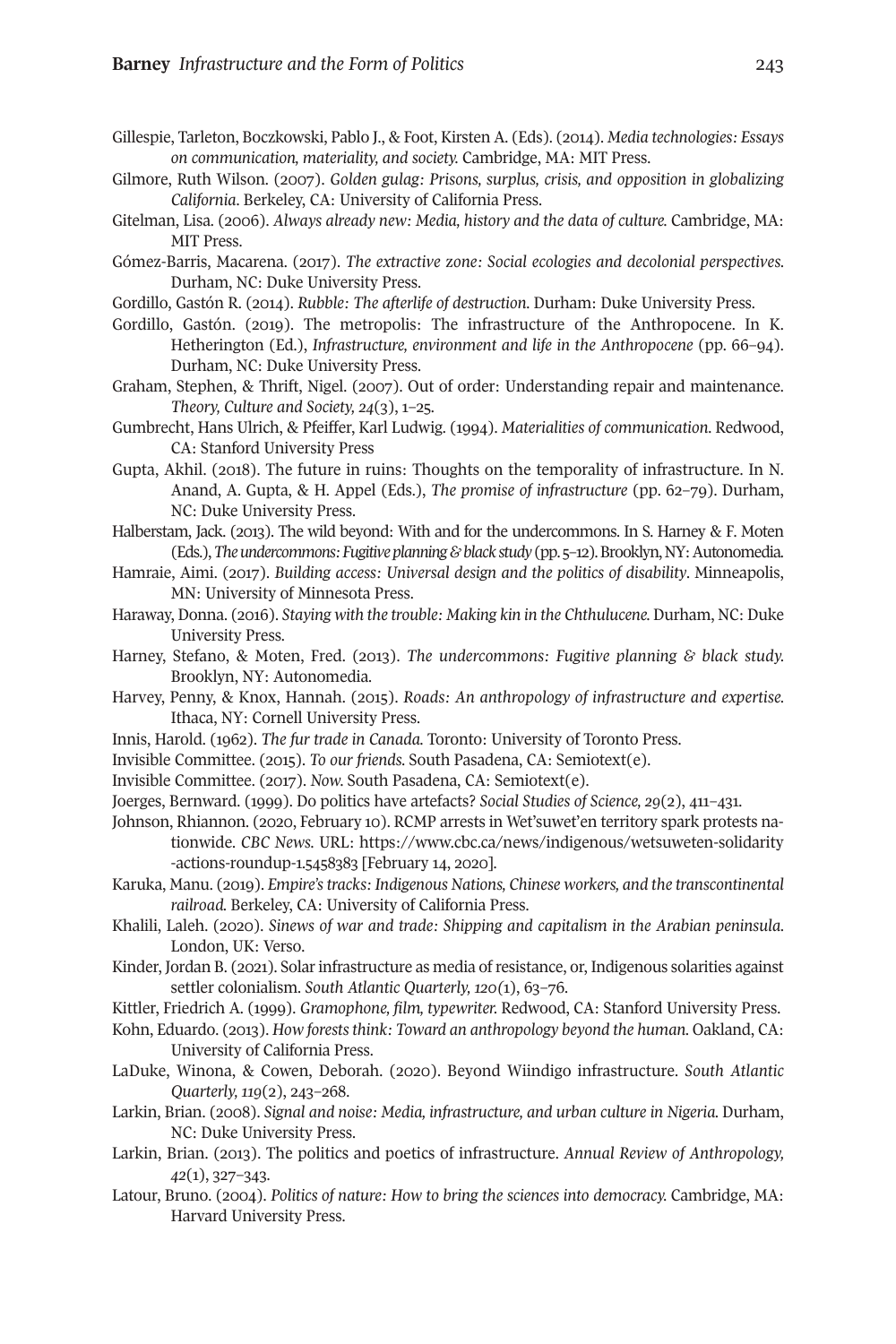Lightfoot, Sheryl. (2018). *Global Indigenous politics: A subtle revolution.* [London, UK: Routledge](https://www.nationalobserver.com/2020/02/06/news/rcmp-begin-pre-dawn-raids-wetsuweten-land-defender-camps) Lowe, Lisa (2014). *[The intimacies of four continents.](https://www.nationalobserver.com/2020/02/06/news/rcmp-begin-pre-dawn-raids-wetsuweten-land-defender-camps)* Durham, NC: Duke University Press.

Luciano, Dana, & Chen, Mel Y. (2015). Has the queer ever been human? *GLQ, 21*(2-3), 183–196.

- Lyon, David. (2001). *Surveillance society: Monitoring everyday life.* London, UK: Open University Press. Magnet, Shoshana. (2011). *When biometrics fail: Gender, race, and the technology of identity*. Durham, NC: Duke University Press.
- Martin, Michèle. (1991). *"Hello, Central?" Gender, technology, and culture in the formation of telephone systems.* Montréal, QC: McGill-Queen's University Press.
- Mattelart, Armand. (2000). *Networking the world, 1794–2000.* Minneapolis, MN: University of Minnesota Press.
- McCarty, Emily. (2019). The complicated history of hereditary chiefs and elected councils. *First Nations Drum, 4*(February). URL: http://www.firstnationsdrum.com/2019/02/the-complicated -history-of-hereditary-chiefs-and-elected-councils/ [March 1, 2021].
- McIntosh, Emma. (2020, February 6). RCMP conduct pre-dawn raids on Wet'suwet'en land defender camps. *Canada's National Observer.* URL: https://www.nationalobserver.com/2020/02/06 /news/rcmp-begin-pre-dawn-raids-wetsuweten-land-defender-camps [February 14, 2020].
- McKelvey, Fenwick. (2018). *Internet daemons: Digital communications possessed.* Minneapolis, MN: University of Minnesota Press.
- Medina, Eden. (2011). *Cybernetic revolutionaries: Technology and politics in Allende's Chile.* Cambridge, MA: MIT Press.
- Mezzadra, Sandro, & Neilson, Brett. (2019). *The politics of operations: Excavating contemporary capitalism.* Durham, NC: Duke University Press.
- Mitchell, Timothy. (2002). *Rule of experts: Egypt, techno-politics, modernity.* Berkeley, CA: University of California Press.
- Mukherjee, Rahul. (2020). *Radiant infrastructures: Media, environment, and cultures of uncertainty.* Durham, NC: Duke University Press.
- Murphy, Michelle. (2018). Against population, towards alterlife. In A. Clarke & D. Haraway (Eds.), *Making kin not population.* Chicago, IL: Prickly Paradigm Press.
- Noble, Safiya Umoja. (2018). *[Algorithms of oppression: How search engines reinforce racism.](https://yellowheadinstitute.org/2020/02/07/why-are-indigenous-rights-being-defined-by-an-energy-corporation)* Ne[w](https://yellowheadinstitute.org/2020/02/07/why-are-indigenous-rights-being-defined-by-an-energy-corporation)  York, NY: NYU Press.
- Packer, Jeremy, & Crofts Wiley, Stephen B. (2013). *Communication matters: Materialist approaches to media, mobility and networks.* London, UK: Routledge.
- Panagia, Davide. (2009). *The political life of sensation.* Durham, NC: Duke University Press.
- Parikka, Jussi. (2012). *What is media archaeology?* London, UK: Wiley.
- Parikka, Jussi. (2015). *A geology of media.* Minneapolis, MN: [University of Minnesota Press.](https://www.theglobeandmail.com/canada/article-retailers-and-manufacturers-brace-for-shutdowns-as-pipeline-protests/)
- Parks, Lisa. (2005). *[Cultures in orbit: Satellites and the televisual.](https://www.theglobeandmail.com/canada/article-retailers-and-manufacturers-brace-for-shutdowns-as-pipeline-protests/)* Durham, NC: Duke University Press.
- Parks, Lisa, & Starosielski, Nicole. (2015). *Signal traffic: Critical studies of media infrastructure.* Urbana, IL: University of Illinois Press.
- Pasternak, Shiri. (2017). *Grounded authority: The Algonquins of Barriere Lake against the state.*  Minneapolis, MN: University of Minnesota Press.
- Pasternak, Shiri. (2020, February 7). *Wet'suwet'en: Why are Indigenous rights being defined by an energy corporation?* Toronto, ON: Yellowhead Institute. URL: https://yellowheadinstitute .org/2020/02/07/why-are-indigenous-rights-being-defined-by-an-energy-corporation/ [March 1, 2021].
- Pasternak, Shiri & Dafnos, Tia. (2018). How does a settler state secure the circuitry of capital? *Environment and Planning D: Society and Space, 36*(4), 739-757.
- Perreaux, Les, Atkins, Eric, & Andrew-Gee, Eric. (2020, February 12). Industry groups warn rail protests are hurting supply chain. *Globe & Mail.* URL: https://www.theglobeandmail.com/ canada/article-retailers-and-manufacturers-brace-for-shutdowns-as-pipeline-protests [February 14, 2020].
- Perry, Adele. (2016). *Aqueduct: Colonialism, resources, and the histories we remember.* Winnipeg, MB: ARP Books.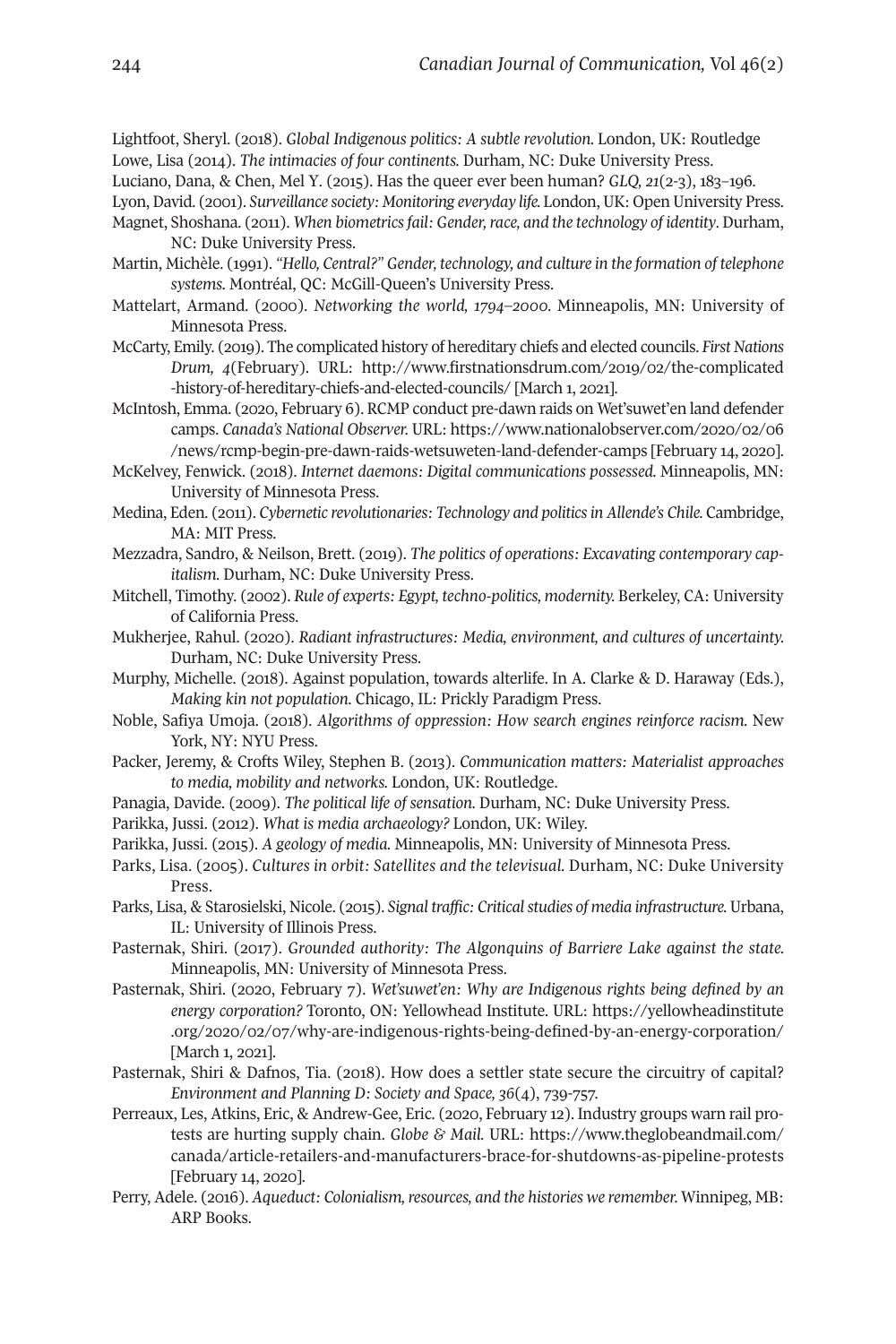#### **Barney** *Infrastructure and the Form of Politics* 245

- Peters, Benjamin. (2016). *How not to network a nation: The uneasy history of the soviet internet.*  Cambridge, MA: MIT Press.
- Peters, John Durham. (2015). *The marvelous clouds: Toward a philosophy of elemental media*. Chicago, IL: University of Chicago Press.
- Pinchevski, Amit. (2011). Bartleby's autism: Wandering along incommunicability. *Cultural Critique, 78*(1) 27–59.
- Povinelli, Elizabeth. (2016). *Geontologies: A requiem to late liberalism.* Durham, NC: Duke University Press.
- Puig de la Bellacasa, María. (2017). *Matters of care: Speculative ethics in more than huma[n worlds.](https://sencanada.ca/content/sen/Committee/412/appa/rep/rep12jun15-e.pdf)* Minneapolis, MN: University of Minnesota Press.
- Rezaei, [Maryam, & Dowlatabadi, Hadi. \(2016\). Off-grid: Community energy](https://sencanada.ca/content/sen/Committee/412/appa/rep/rep12jun15-e.pdf) and the pursuit of selfsufficiency in British Columbia's remote and First Nations communities. *Local Environment, 21*(7), 789–807.
- Rifkin, Mark. (2014). *Beyond settler time: Temporal sovereignty and Indigenous self- determination.* Durham, NC: Duke University Press.
- Rossiter, Ned. (2016). *Software, infrastructure, labor: A media theory of logi[stical nightmares](https://www.straight.com/news/1339641/gidimten-spokesperson-sleydo-aka-molly-wickham-accuses-rcmp-acting-mercenaries-industry)*. Ne[w](https://www.straight.com/news/1339641/gidimten-spokesperson-sleydo-aka-molly-wickham-accuses-rcmp-acting-mercenaries-industry)  York, NY: Routledge.
- Ruiz, Rafico. (2021). *[Slow disturbance: Infrastructural mediation on the settler colonial resource frontier.](https://www.straight.com/news/1339641/gidimten-spokesperson-sleydo-aka-molly-wickham-accuses-rcmp-acting-mercenaries-industry)* [Durham, NC: Duke Unive](https://www.straight.com/news/1339641/gidimten-spokesperson-sleydo-aka-molly-wickham-accuses-rcmp-acting-mercenaries-industry)rsity Press.
- Scheller, Mimi. (2014). *Aluminum dreams: The making of light modernity.* Cambridge, MA: MIT Press.
- Scott, James C. (1985). *Weapons of the weak: Everyday forms of peasant resistance.* New Haven, CT: Yale University Press.
- Senate of Canada. (2015). *On-reserve housing and infrastructure: Recommendations for change. Standing Senate Committee on Aboriginal Peoples.* Ottawa, ON: Senate Committees Directorate. URL: https:// sencanada.ca/content/sen/Committee/412/appa/rep/rep12jun15-e.pdf [February 26, 2020].
- Simone, AbdouMaliq. (2004). People as infrastructure: Intersecting fragments in Johannesburg. *Public Culture, 16*(3), 407–429.
- Simpson, Audra. (2017). The ruse of consent and the anatomy of 'refusal': Cases from Indigenous North America and Australia. *Postcolonial Studies, 20*(1), 18–33.
- Smith, Charlie. (2019, December 21). Gidimt'en spokesperson Sleydo', a.k.a. Molly Wickham, accuses RCMP of acting as mercenaries for industry. *Georgia Straight.* URL: https://www.straight .com/news/1339641/gidimten-spokesperson-sleydo-aka-molly-wickham-accuses-rcmp-acting-mercenaries-industry [February 14, 2020].
- Spice, Anne. (2018). Fighting invasive infrastructures: Indigenous relations against pipelines. *Environment and Society: Advances in Research, 9*(1), 40–56.
- Spivak, Gayatri Chakravorty. (1988). Can the subaltern speak? In C. Nelson & L. Grossberg (Eds.), *Marxism and the interpretation of culture* (pp. 271–313). Urbana, Ill: University of Illinois Press. Srnicek, Nick. (2016). *Platform capitalism.* London, UK: Polity.
- Stamm, Michael. (2018). Dead tree media: Manufacturing the newspaper in twentieth-century North America. Baltimore, MD: Johns Hopkins University Press.
- Star, Susan L. (1999). The ethnography of infrastructure. *American Behavioral Scientist, 43*(3), 377–391.
- Starosielski, Nicole, & Walker, Janet. (2016*). Sustainable media: Critical approaches to media and environment*. New York, NY: Routledge.
- Starosielski, Nicole. (2015). *The undersea network.* Durham, NC: Duke University Press.
- Stengers, Isabelle. (2010). *Cosmopolitics I*. Minneapolis, MN: University of Minnesota Press.
- Sterne, Jonathan (2012*). MP3: The meaning of a format.* Durham, NC: Duke University Press.
- Straw, Will. (2010). The circulatory turn. In B. Crow, M. Longford, & K. Sawchuk (Eds.), *The wireless spectrum: The politics, practices and poetics of mobile media* (pp. 17–28). Toronto, ON: University of Toronto Press.
- TallBear, Kim. (2018). Making love and relations beyond settler sex and family. In A. Clarke & D. Haraway (Eds.), *Making kin not population* (pp. 144–164). Chicago, IL: Prickly Paradigm Press.
- Todd, Zoe. (2106). An Indigenous feminist's take on the ontological turn: 'Ontology' is just another word for colonialism. *Journal of Historical Sociology, 29*(1), 4–22.